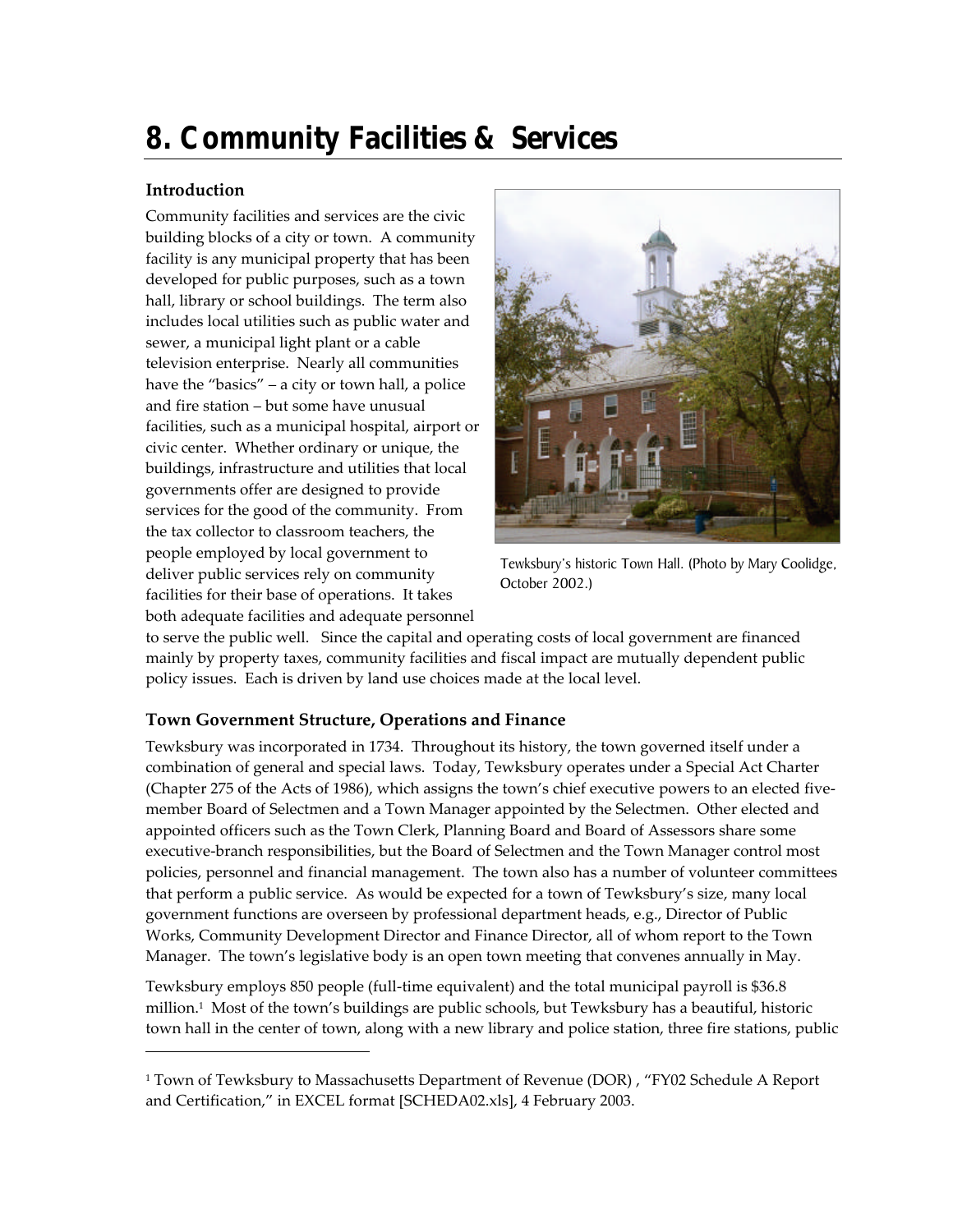works buildings, and several parks, a water supply, treatment and distribution system, and a sewer system. About 57% of Tewksbury's total general fund expenditures support the cost of public education, including school costs shared by town departments.<sup>2</sup>

#### Expenditures for Community Services

The Massachusetts Department of Revenue (DOR) collects fiscal year-end data from all 351 cities and towns in the Commonwealth. DOR maintains a substantial database, periodically issues statewide profiles and transmits a variety of data to the U.S. Census Bureau, which in turn reports state and local government data through the national Census of Governments. Both federal and state sources use conventional public finance categories to report local expenditures: general government, public safety, education, public works, health and welfare, culture and recreation, debt service, fixed costs, intergovernmental transfers and simply "other." During the 1990s, Tewksbury's expenditures in several service areas rose significantly while other categories increased minimally (and in constant dollars, they declined). Education, police, culture and recreation and health and welfare all increased by more than 60%.<sup>3</sup> Although the amount expended for debt service increased by nearly 60% during the decade, debt service as a percent of the total budget fluctuated very little – a pattern that indicates sustained attention to debt management. The town issued bonds for the Ryan School, the new library, police station and South Fire Station, and public water and sewer projects in the 1990s. Overall, however, local government expenditures per capita rose by a low 38%. Table 1 presents general fund expenditures in Fiscal Year (FY) 1990 and 2000.

| %Change   |
|-----------|
| $39.7\%$  |
| 49.9%     |
| 58.9%     |
| $36.7\%$  |
| 123.0%    |
| $202.2\%$ |
| 57.1%     |
| $-23.1\%$ |
| $-69.3\%$ |
|           |
|           |

#### **Table 1: General Fund Expenditures, 1990-2000**

Source: DOR, Municipal Data Bank.

-

Under Tewksbury's general bylaws, the annual budgeting process begins in January when all department managers submit their requests for salaries, operating expenses and small capital needs to the Town Manager. The Finance Department prepares a report of all requests and the Town

<sup>2</sup> Massachusetts Department of Education, "Integrated Education Spending and Per Pupil Cost Report, FY01," in EXCEL format [intcostsum01.xls], 15 January 2003.

<sup>3</sup> DOR, Municipal Data Bank, [database online] "General Fund Expenditures," in EXCEL format [exp90.xls sequentially through exp01.xls], INTERNET at <http://http://www.dls.state.ma.us/> [updated 24 February 2003; cited 7 March 2003].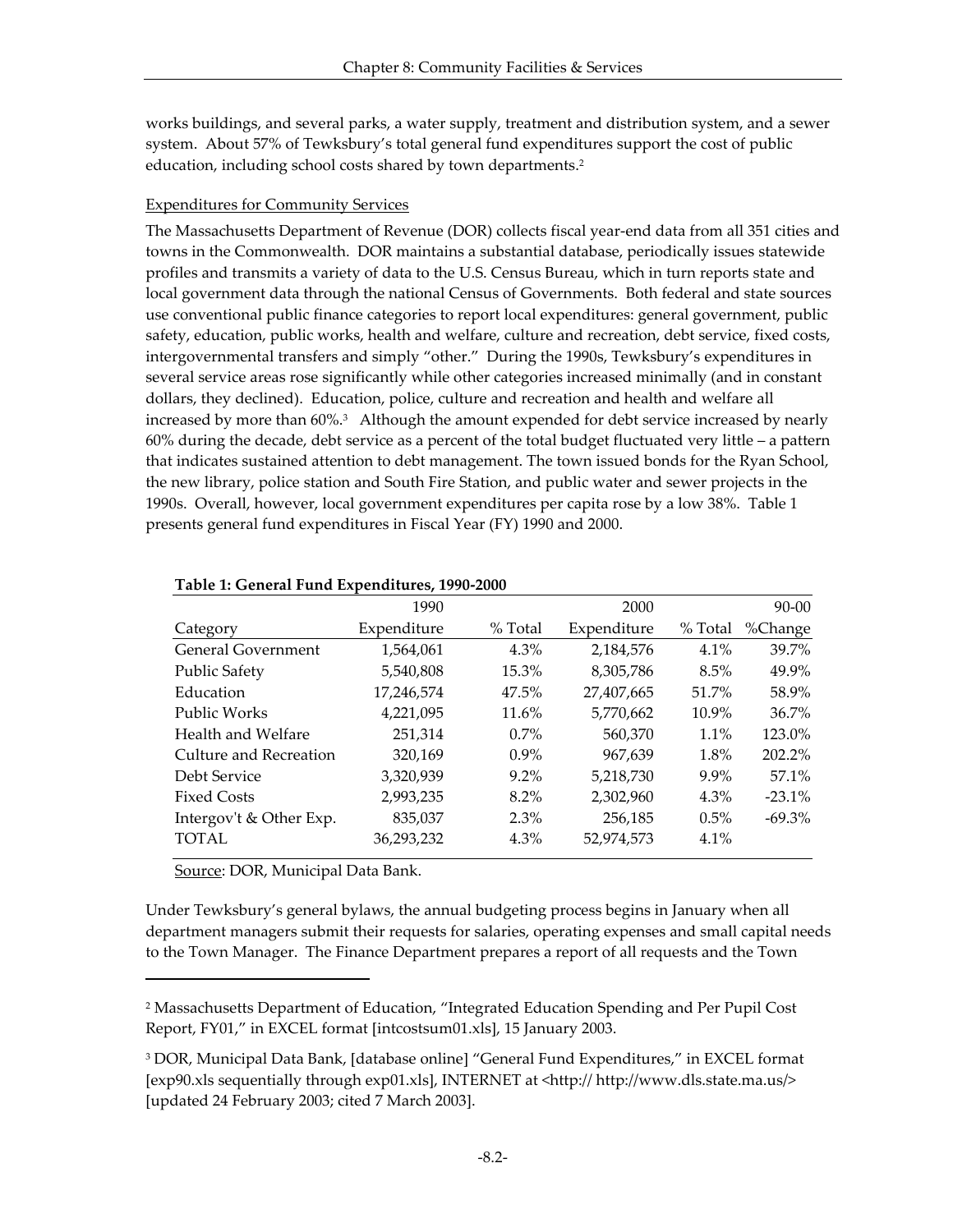Manager meets with department heads to review their requests during January and February. The Town Manager then prepares his recommendations and presents them to the Board of Selectmen in mid-March. A nine-member Finance Committee reviews all reports and recommendations, meets with department heads, holds a public hearing and files its own recommendations the Friday before Town Meeting. The budget must be approved at the Annual Town Meeting in May.

Capital projects – ones that that require separate capital outlays or bond financing – undergo a parallel review process that begins when department heads submit capital requests to the Town Manager while the Town Meeting warrant is open. In Tewksbury, "capital outlay" means "moveable property, of a permanent nature having a normal life expectancy of more than three years or having a purchase cost of \$10,000 per item or more and including items such as furniture, office equipment, rolling stock including items purchased on a leasing or lease-purchase basis."<sup>4</sup> The Town Manager reviews all capital requests, prepares and updates the town's Five-Year Capital Improvements Plan and submits it to the Board of Selectmen in early spring.

#### Revenue for Community Services

The general fund is the mechanism used to account for nearly all of a community's revenue and expenditures each year. There are four categories of general fund revenue: the local tax levy, state aid, non-tax receipts for local services, and miscellaneous funds. Local receipts come from a variety of sources, mainly user fees paid for recreation programs, water and sewer service, building permits, inspections and other direct services provided by local government. During the 1990s, the amount of general fund revenue obtained from property taxpayers in Tewksbury increased by 70% and state aid increased similarly.<sup>5</sup> The percent contribution of each revenue source to total revenue remained nearly constant, as shown in Table 2.

|                                  | 1990       |         | 2000       |         | $90 - 00$ |
|----------------------------------|------------|---------|------------|---------|-----------|
| Category                         | Revenue    | % Total | Revenue    | % Total | % Change  |
| Tax Levy                         | 19,654,112 | 52.13   | 33,434,468 | 54.54   | 70.11     |
| State Aid                        | 8,706,781  | 23.09   | 14,121,280 | 23.04   | 62.19     |
| Local Receipts                   | 7,239,807  | 19.2    | 9,667,717  | 15.77   | 33.54     |
| Other Revenue                    | 2,102,295  | 5.58    | 4,078,411  | 6.65    | 94        |
| TOTAL                            | 37,702,995 | 100     | 61,301,876 | 100     | 62.59     |
| $C = PQP M$ $\cdots$ $P$ $P$ $1$ |            |         |            |         |           |

#### **Table 2: Sources of Revenue in Tewksbury, FY 1990-2000**

Source: DOR, Municipal Data Bank.

After the recession of the early 1990s, the Commonwealth's fiscal condition remained strong for the rest of the decade. By 2002, the economy had weakened and state government was undergoing a change in administration. Last December, the incoming governor signaled that state aid cuts would begin to take effect this year. Only days after taking office in January, Governor Romney announced a 2.53% reduction in lottery aid to cities and towns, a move that resulted in a \$279,477 revenue loss

<sup>4</sup> Tewksbury General Bylaws, Section 2.20.035.

<sup>5</sup> DOR, Municipal Data Bank, [database online] "Revenues by Source," in EXCEL format [revs90.xls sequentially through revs00.xls], [updated 24 February 2003; cited 7 March 2003].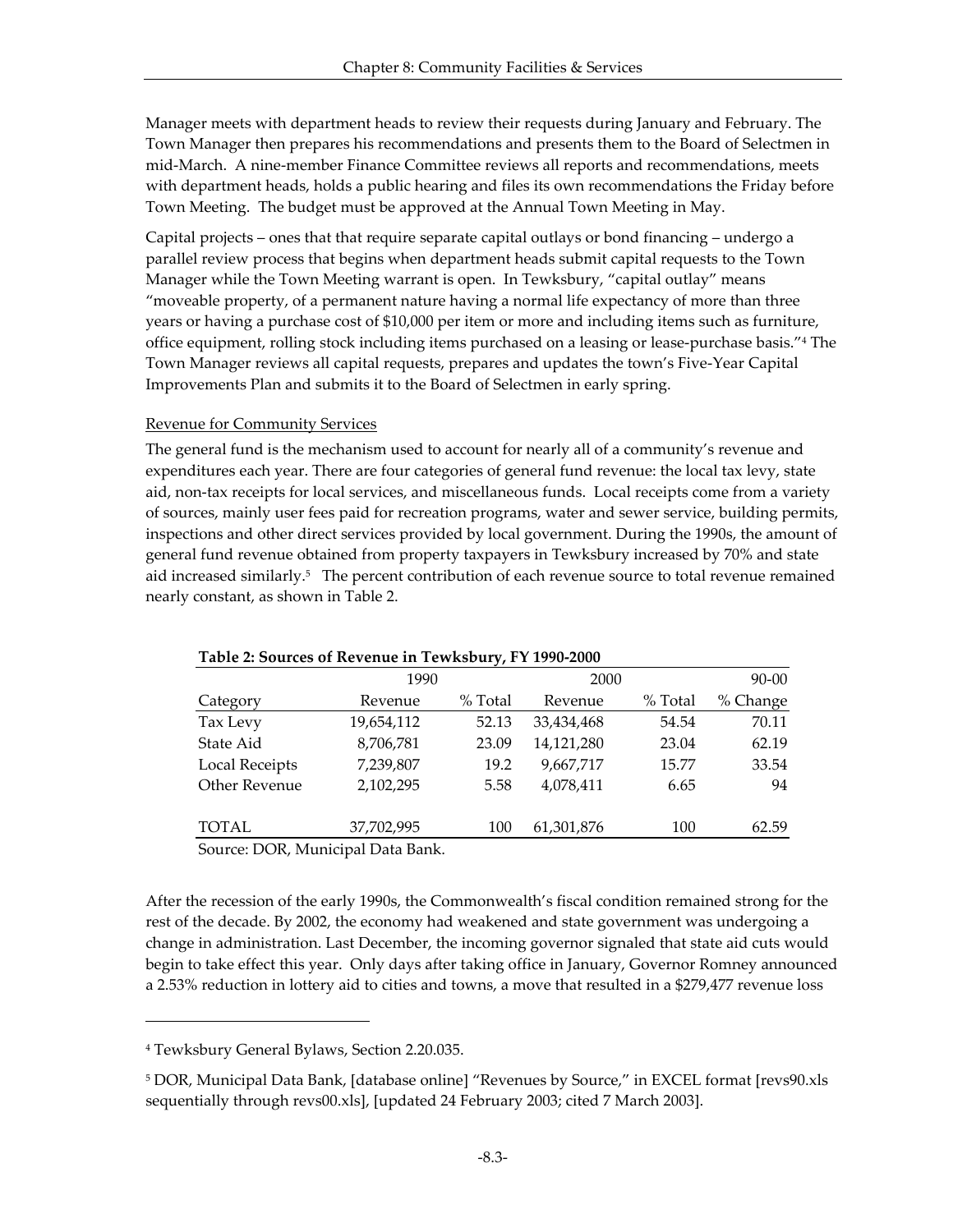for Tewksbury.<sup>6</sup> Most communities expected to lose even more state aid in FY2004, and they were right. The final FY 2004 aid package approved by the legislature resulted in a \$1.1 million reduction for Tewksbury, or an amount that is 7.8% less than what the town received in state aid two years ago.<sup>7</sup> For a middle-class community without large amounts of surplus revenue, losses of this magnitude may affect the level or amount of service provided by many town departments, particularly if the legislature reduces state aid again next year.

While Tewksbury's average single-family tax bill narrowly exceeds the median for the state overall, the town has traditionally

l



levied taxes close to or at the maximum allowed under Proposition 2  $\frac{1}{2}$  each year,<sup>8</sup> which means it has no excess levy capacity on which to draw. In addition, the town operates with fairly low reserves. For example, Tewksbury's "free cash" balance has been only 3-3.5% of the town's total budget for the past several years and the town sets very little aside in what many communities call their "rainy day" account, the Stabilization Fund (see Fig. 1).<sup>9</sup> Overall, Tewksbury appears to devote as many resources as possible to town and school services while keeping residential property taxes low. It has accomplished this with a substantial contribution from business and industrial taxpayers (about 34% of the entire levy each year), hefty state aid increases toward the end of the 1990s, and frequent use of bonds to finance capital projects – a practice desirable to many communities when interest rates on the municipal bond market fell to an all-time low. Table 3 illustrates some of these trends.

<sup>6</sup> Massachusetts Municipal Association, "January 2003 9C Cuts to Fiscal 2003 State Budget Local Aid Accounts," in EXCEL format [9Ccuts.xls], INTERNET at <http://www.mma.org> [accessed 15 January 2003].

<sup>7</sup> DOR, Municipal Data Bank, "Net Cherry Sheet State Aid: FY 2000-2004," in EXCEL format [Netscaid0004.xls] [accessed 19 July 2003].

<sup>8</sup> DOR, Municipal Data Bank, "Average Single-Family Tax Bills," "Excess Levy Capacity," in EXCEL formats [bill87-99.xls sequentially through bill02.xls; excp8999.xls sequentially through excp03.xls].

<sup>9</sup> Ibid, "Stabilization and Free Cash as a Percentage of the Budget," in EXCEL format [stab87-01,xls, stab02.xls].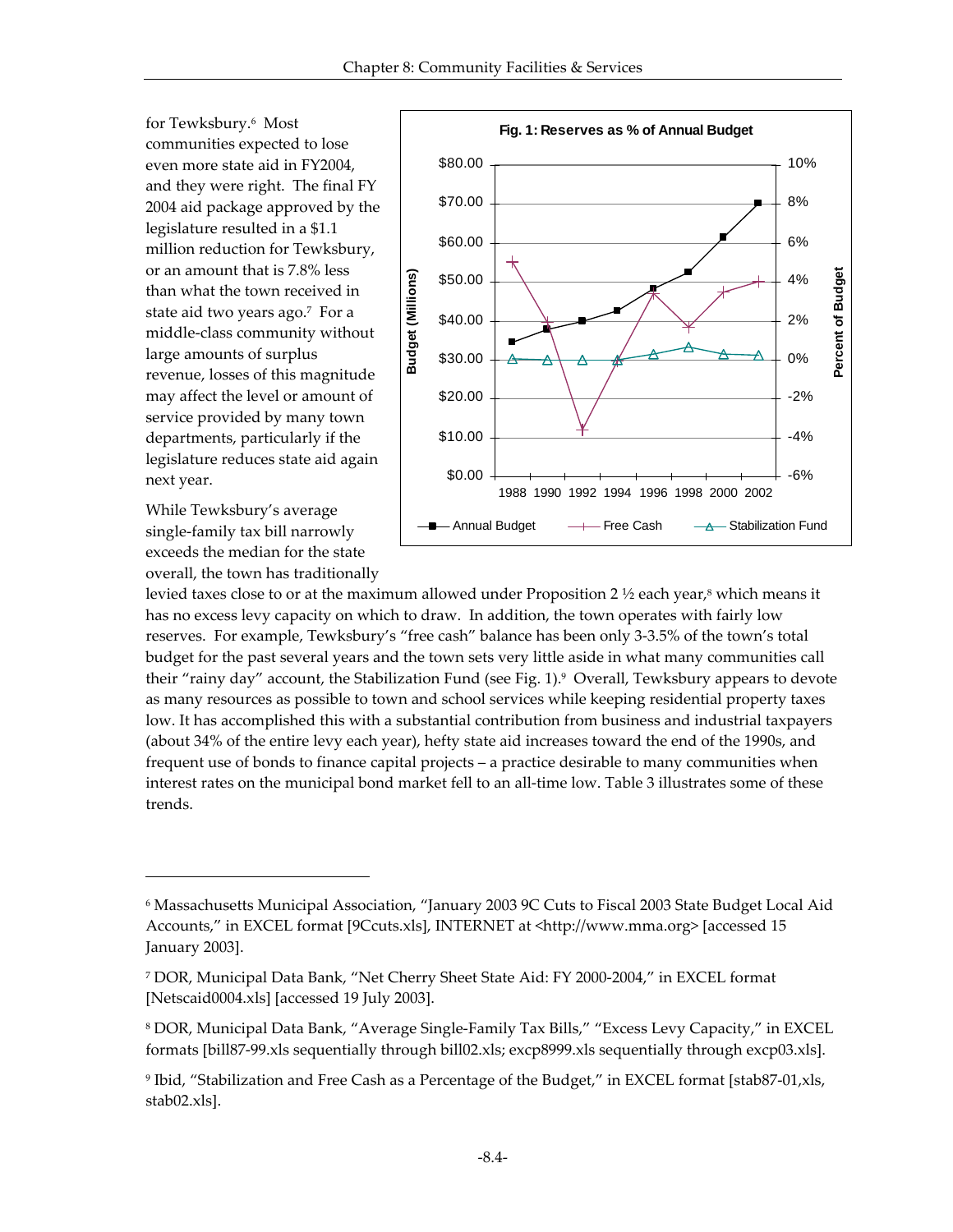| Fiscal Indicator                               | 1990          | 2000          | % Change |
|------------------------------------------------|---------------|---------------|----------|
| <b>Total Assessed Valuation</b>                | 1,681,233,430 | 1,931,920,710 | 14.90%   |
| Residential-Open Space Valuation               | 1,217,767,600 | 1,461,418,400 | 20.00%   |
| Residential-Open Space Tax Levy                | 12,335,986    | 21,921,277    | 77.70%   |
| Levy % of Assessed Value                       | 1.01%         | 1.50%         |          |
| Non-Residential Assessed Valuation             | 463,465,830   | 470,502,310   | 1.50%    |
| Non-Residential Tax Levy                       | 7,318,125     | 11,513,191    | 57.30%   |
| Levy % of Assessed Value                       | 1.58%         | 2.45%         |          |
| State Aid                                      | 8,706,781     | 14,121,280    | 62.20%   |
| Outstanding (Long-Term) Debt                   | 20,490,000    | 44,132,396    | 115.40%  |
| Long-Term Debt Per Capita, % Per Capita Income | 4.1%          | $5.7\%$       |          |
| Long-Term Debt % of Assessed Valuation         | 1.22%         | 2.28%         |          |
| Debt Service % of General Fund Budget          | 8.80%         | 8.05%         |          |
| P(1, 1)                                        |               |               |          |

| Table 3: Assessed Valuation, Tax Levy and Bonded Indebtedness, 1990-2000 |
|--------------------------------------------------------------------------|
|--------------------------------------------------------------------------|

Source: DOR, Municipal Data Bank.

## **Municipal Facilities and Services**

#### Town Hall

Historic Town Hall was built in 1918. It is the locus of the town's services and a distinguished threestory building on the town common. Tewksbury Town Hall houses the town's traditional municipal functions, primarily general government – the Board of Selectmen, the Town Manager, the Town Clerk and Administrative Services. Eighteen employees work in the building. The Town Hall Annex located behind Town Hall is the former public library and 14 employees work here. A renovation project was completed in 2000 and it now houses the Assessor's Office, the Treasurer/Tax Collector, the Auditor and Computer Services. The Building Commissioner, the Board of Health and the Planning and Community Development Department are located in the Department of Public Works (DPW) building on Whipple Road.

The town built handicapped accessible bathrooms and constructed a new roof at Town Hall in 1998, but the building needs additional repairs, renovations and architectural barrier removal. The building's basement and the second floor are not handicapped accessible. In 2000, \$150,000 was appropriated at Town Meeting to hire an architect to develop plans to renovate Town Hall, to make it handicapped accessible and to create appropriate office and storage space to relocate 13 town employees housed at the DPW building to Town Hall. (DPW staff would remain at Whipple Road.) The Town Hall plan has been completed, but the implementation has been suspended because funds are not available. Tewksbury residents did not approve \$2.8 million at Town Meeting in May 2001 to complete the project.

#### Public Safety

-

"Public safety" includes police, fire, emergency medical response, dispatch and inspection services. Like most communities, Tewksbury spends the largest portion of its public safety dollars on police, fire and emergency medical services. Only the public schools are a larger expense to the town.<sup>10</sup>

<sup>10</sup> DOR, Municipal Data Bank, [database online] "General Fund Expenditures," in EXCEL format [exp90.xls sequentially through exp01.xls], [updated 24 February 2003; cited 7 March 2003].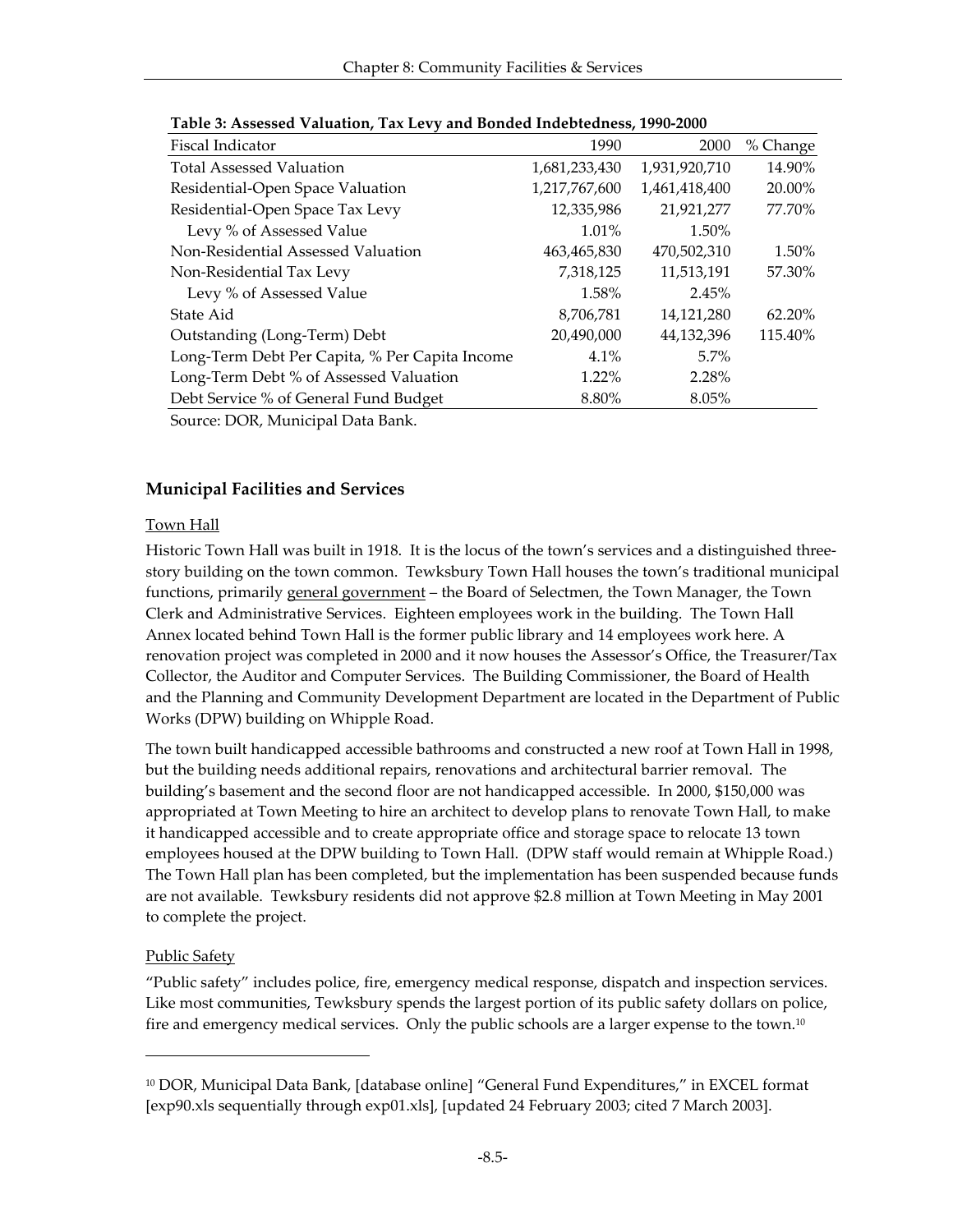The Tewksbury Police Department receives over 8,000 service calls per year and employs 70 people including, 16 lieutenants and sergeants, 39 full-time detectives and officers, 11 full-time dispatchers, 36 reserve officers, and 2 part-time dispatchers. The town built a new Police Headquarters on Main Street in 1996. This large, modern building has an auditorium-style hall that doubles as meeting space for community groups and the Municipal Police Training Facility. The old police station is surplus property.

The Tewksbury Fire Department employs 51 people at its headquarters and two substations. The Central Fire Station is located near Town Hall at Main and Pleasant Streets. A new substation opened in South Tewksbury in 2000 and the third station is on North Street. The Central Fire Station's roof is the only major system in the building that has been replaced in more than 30 years. The town plans a number of building improvements and repairs in FY04.<sup>11</sup>

The Fire Department also operates Tewksbury's ambulance service and more than 40 of the Fire Department's staff are certified Emergency Medical Technicians (EMT). The Fire Department responds to more than 6,500 calls annually. The Department collected about \$353,000 in ambulance fees in 2001, a revenue stream that increased by approximately \$50,000 in each of the three previous fiscal years. In addition to fire and ambulance services, the Fire Department is responsible for various inspection functions including smoke and carbon monoxide detectors, underground fuel storage installation and removal permits, and hazardous material response.

The Tewksbury Board of Health and the Building Commissioner are both responsible for a variety of inspections and permits. The Board of Health employs three staff and the Building Department employs six. Their offices are located in the Department of Public Works Building on Whipple Road. This building cannot accommodate any future growth and there are plans to move all of these departments to Town Hall after it is renovated. There are 51 town employees housed at the DPW building.

#### Public Works

-

In Tewksbury, all traditional public works functions are consolidated into one Department of Public Works (DPW). The DPW maintains 130 miles of public roads, parks and a cemetery, it manages the water system, the sewer system, sanitation and recycling services, and it handles miscellaneous transportation and equipment hauling. The full-time DPW Director reports to the Town Manager. With recommendations from the DPW Director, the Town Manager sets water and sewer rates. The town does not charge fees for trash removal and recycling services. The DPW employs 38 people and maintains three facilities – the main building on Whipple Road, the Water Treatment Plant and the Parks and Recreation building at the Livingston Street Recreation Complex. DPW equipment is stored at Whipple Road and a small amount is at the Recreation Department.

According to the DPW Director, the equipment inventory is generally adequate. However, Tewksbury needs a vacuum truck for cleaning catch basins. According to the <u>Stormwater</u> Management Plan that Tewksbury filed with the EPA and DEP in July 2003, the town plans to clean catch basins by contracting with a private company until the town's capital budget can accommodate the purchase of a vacuum truck.

<sup>11</sup> David G. Cressman, Tewksbury Town Manager, Capital Improvements Plan FY03-07*,* 1 February 2002.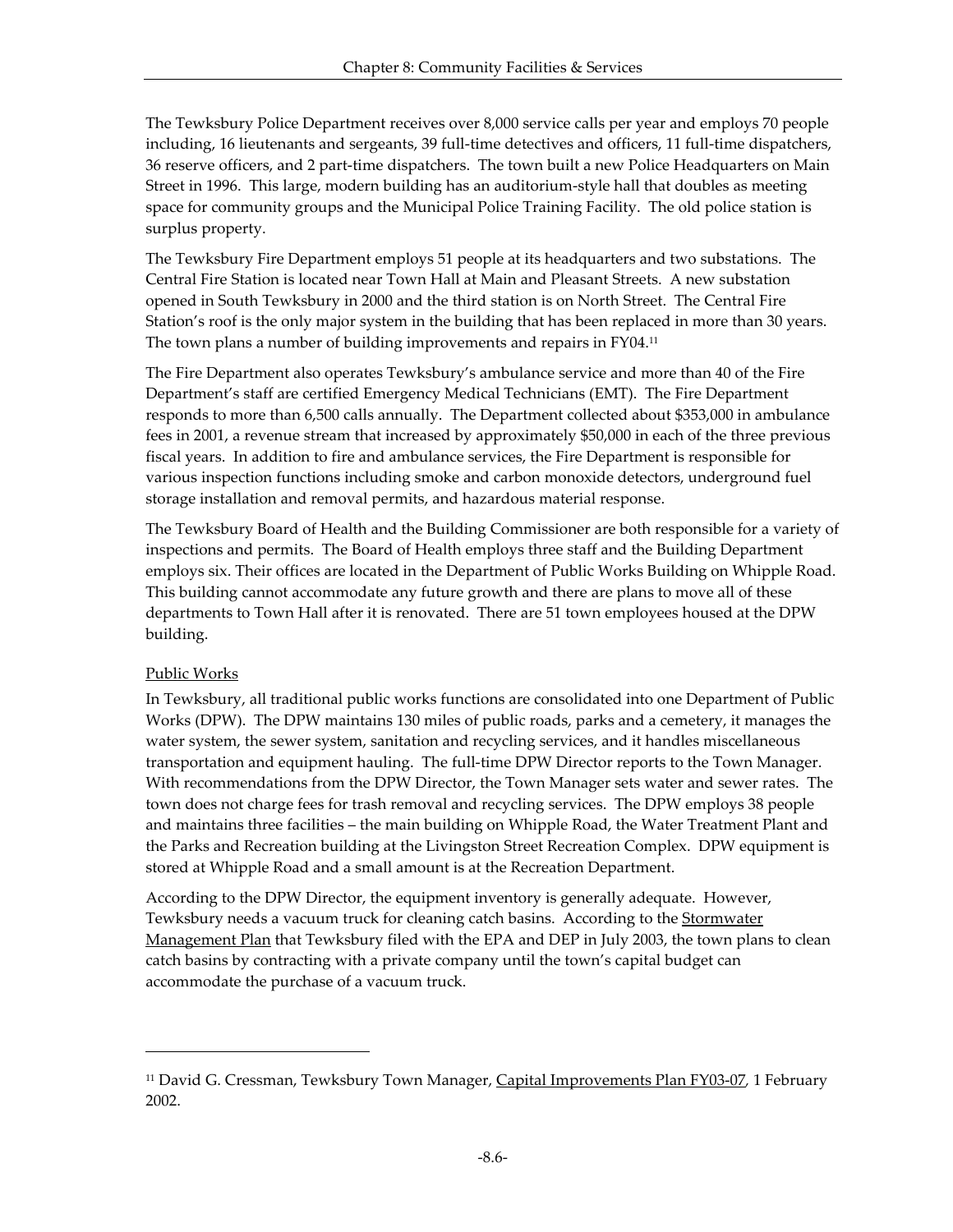#### Recreation, Culture and Human Services

#### Recreation

The Tewksbury Recreation Department coordinates the use of the recreational facilities at the town's schools and its seven parks, it provides after school care at the Teen Center, and it runs three summer programs.<sup>12</sup> There is a full-time Recreation Director and a number of part-time, seasonal staff. The Recreation Department supervises the Livingston Street Recreation Complex, which is maintained by the DPW. Private sports leagues and individual schools are responsible for maintaining the other facilities.

#### Tewksbury Public Library

The new Tewksbury Public Library at 300 Chandler Street opened in March 1999. This facility is the culmination of a 10-year planning effort by community volunteers, library staff, and local and state officials. Construction was funded by a combination of long-term debt (\$3 million), a state library construction grant (\$2.3 million) and private fundraising (\$600,000). A Board of Library Trustees comprised of town residents provides general policy guidance, long-term planning and oversight. The library has 18 full-time employees, including a director, six part-time employees, five part-time pages, along with full-time and part-time custodians. Its 35,750 ft<sup>2</sup> of usable floor space provide plenty of space for shelf, administrative, technology and reading areas needs. In addition, the library has a full kitchen and six meeting rooms, the largest of which seats 100 people. Nearly 500 community meetings were held at the library in FY 2002.

There are 191,000 materials available for circulation in the library's holdings. About 3,000 books and periodicals and 675 videos/cassettes/CDs circulate each week. There are also 28 computers available for public use. The library reports no pressing capital needs at this time, but the Library Director and the Board of Library Trustees have identified three long-range goals: providing current technology, services, programs and materials; preparing a disaster plan to protect library assets; and evaluating long range staffing needs and training.

#### Elder Services

The Tewksbury Council on Aging (COA) is housed at the town-owned Senior Center at 175 Chandler Road. The COA operated Senior Center is a significant community service provider that has three full-time staff, two part-time employees and more than 125 volunteers. The Senior Center is open 42 hours a week and occasional nights and weekends. In each of the past three years, more than 1,000 of Tewksbury's seniors participated in an event or received a service at the Senior Center. Activities and services include: exercise programs, an orchestra, craft classes, monthly dinner socials, lectures, health and nutrition services and screenings, tax preparation, and assistance with transportation, home heating, tax preparation and insurance. The COA served more than 14,000 congregate meals at the Senior Center and delivered 9,760 meals through its Meals on Wheels Program in FY02. In addition, the building has been used occasionally as an emergency shelter.

The elderly (age 65+) as a percentage of Tewksbury's population increased from 9.4% in 1990 to 11.5% in 2000.13 In absolute terms, the elderly population in Tewksbury increased by 746 people, or an unusually high 22.5% – mainly among persons between 75-84 years of age. In addition,

<sup>12</sup> See also, Open Space and Recreation Element.

<sup>13</sup> See also, Technical Paper #5, Population and Housing.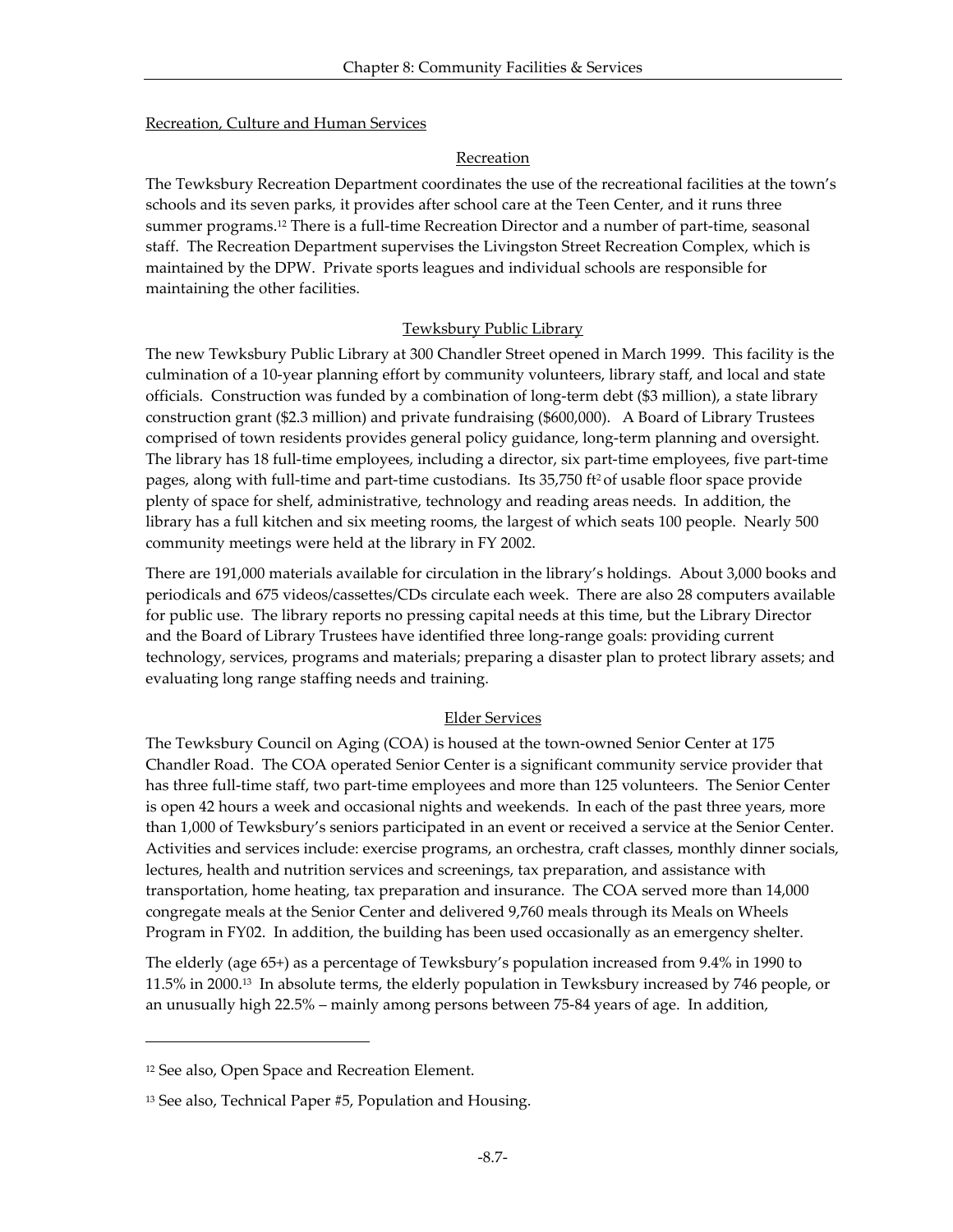Tewksbury's soon-to-be elderly population (age 55-64) increased by 19% between 1990 and 2000. These demographic trends combined with current space limitations at the 8,000-ft2 Senior Center have prompted local officials to begin planning for a new building for the town's seniors. The present facility has only two program rooms and its three offices are shared by the director, staff and volunteers of the COA, and the town nurse. The building is located on a 3-acre site and lacks enough space for all of the COA's program, storage and office needs. The facility also needs more parking. In FY 2001, the town appropriated \$150,000 to procure designer services to renovate and expand the Senior Center. A nine-member Senior Center Building Committee comprised of the COA Director, local officials and senior residents has retained an architect and the building's renovation and expansion is in the design stage. They are expected to propose a  $23,000$  ft<sup>2</sup> facility.

## **Public Schools**

-

The Tewksbury School Department currently employs 465 people full-time, including 297 teachers, 37 teaching assistants, 19 administrators, along with support, clerical and custodial staff. Approximately 70% of the school district's budget is devoted to staff salaries. The School Department's administrative offices are located at the Dewing School on Andover Street with additional offices at the Center School on Pleasant Street. There are presently 4,608 K-12 students and 115 Pre-K students enrolled in the Tewksbury Public Schools. The town has eight school buildings – the historic Ella Fleming School, Dewing, Heath Brook, North Street and Trahan Elementary Schools, Ryan Elementary, Wynn Middle and Memorial High School (see Table 4). In addition, some Tewksbury students attend the Shawsheen Valley Regional Vocational/Technical High School in Billerica, which accommodates a total of 1,172 students from Bedford, Billerica, Burlington, Tewksbury and Wilmington and is governed by a regional school committee.

| School                  |             | Year Built Gross Floor Area | 2000-03    |
|-------------------------|-------------|-----------------------------|------------|
|                         | (Renovated) | (Sq. Ft)                    | Enrollment |
| Ella Fleming (Pre-K)    | 1744        | 4,200                       | 109        |
| Dewing Elementary (K-4) | 1970        | 78,207                      | 681        |
| Heath Brook (K-4)       | 1957 (1975) | 55,467                      | 498        |
| North Street (K-4)      | 1952 (1975) | 40,350                      | 438        |
| Trahan School (Pre-K-4) | 1954        | 40,350                      | 380        |
| Ryan Elementary (5-6)   | 1999        | 106,000                     | 780        |
| Wynn Middle (7-8)       | 1963 (2003) | 123,590                     | 821        |
| Memorial High (9-12)    | 1959 (1981) | 182,800                     | 1,016      |

| Table 4: Tewksbury Public School Buildings |  |  |
|--------------------------------------------|--|--|
|                                            |  |  |

Source: Tewksbury School Department, February 2003.

The New England School Development Council (NESDC) provides enrollment forecasts to school districts throughout New England. In 1999 – before Census 2000 – NESDC prepared a 5-year enrollment forecast for the Tewksbury School Committee and projected that there would be 4,439 K-12 students in the Tewksbury Public Schools in 2003 and 4,409 in 2004,14 yet the town has already surpassed these estimates. Between 1989-1999, the number of K-12 students in Tewksbury

<sup>&</sup>lt;sup>14</sup> New England School Development Council, Enrollment Projections by Grade for Tewksbury, MA, 21 October 1999.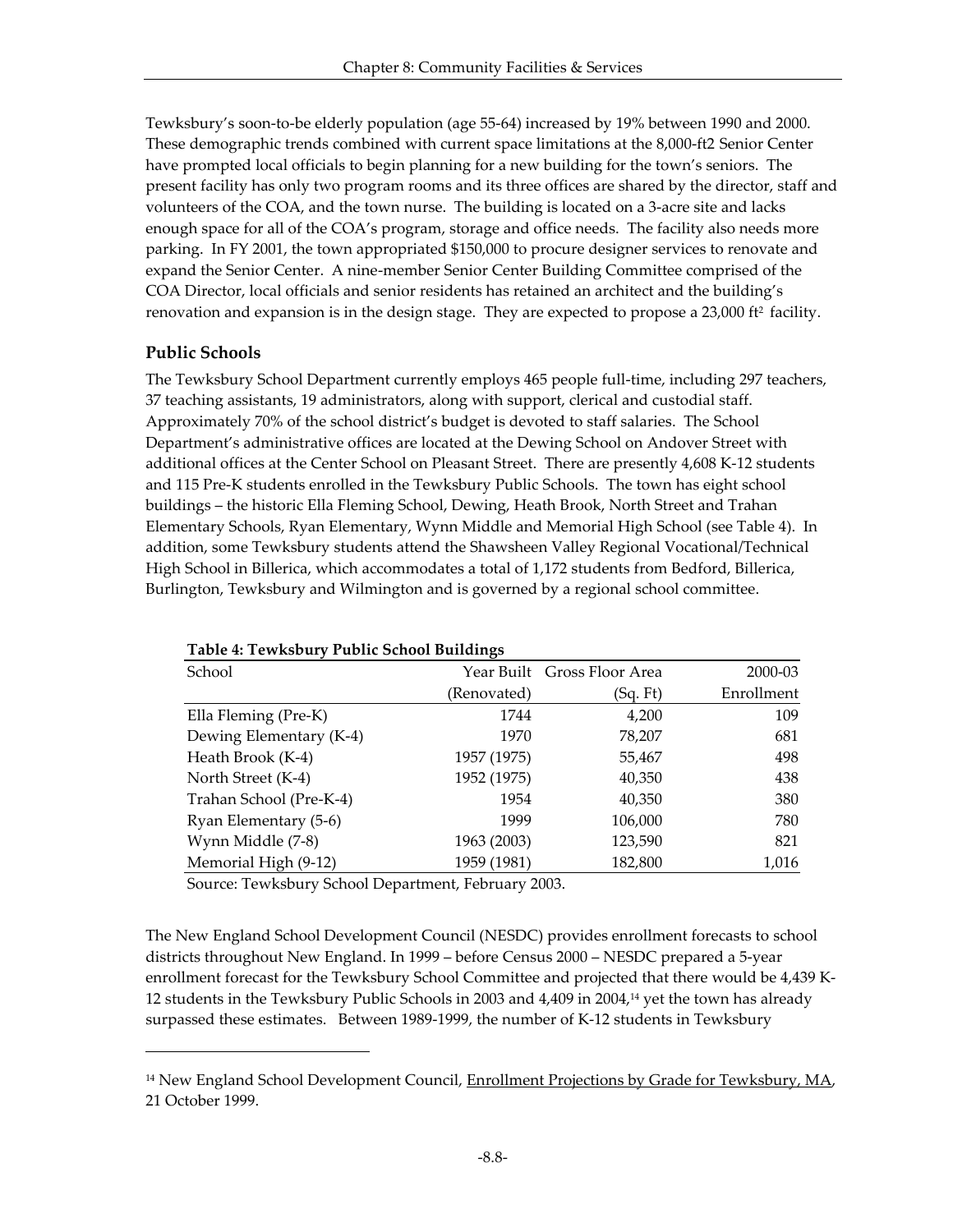increased by 16%, placing Tewksbury among the Commonwealth's "low growth" school systems in a state Department of Education study three years ago.15 However, between 1990- 2000, the number of school-age children increased by 24% (see Table 5), although Tewksbury's under-5 population declined in the same period. NESDC projected only a 3.2% enrollment growth between 1999-2004.

| $\sigma$ $\sim$ $\sigma$ | $\sigma$ |       |          |
|--------------------------|----------|-------|----------|
| Age                      | 1990     | 2000  | % Change |
| Under 5 years            | 2,120    | 2,020 | $-4.72$  |
| 5-9 years                | 1,814    | 2,163 | 19.24    |
| $10-14$ years            | 1,657    | 1,980 | 19.49    |
| 15-17 years              | 1,177    | 1,619 | 37.55    |
| Total Under 18           | 6,768    | 7,782 | 14.98    |
| <b>Total 5-17</b>        | 4,648    | 5,762 | 23.97    |

|  | Table 5: Population Change by Age, 1990 - 2000 |  |  |
|--|------------------------------------------------|--|--|
|  |                                                |  |  |

Sources: Bureau of the Census, Census 2000, Summary File 1, Table DP-1; 1990 Census of Population and Housing, Summary File 3, Table PO-13.

Two large projects – one ongoing and another recently completed – represent the town's first major school additions in nearly 20 years. In 1999, the 106,000 ft<sup>2</sup> John F. Ryan Elementary School was built on Pleasant Street behind the administrative offices at Center School. A year later (2000), residents agreed to renovate and expand the Wynn Middle School on Griffin Way. This \$17.5 million project should be completed in the fall of 2003. During construction, the town's  $7<sup>th</sup>$  and  $8<sup>th</sup>$  graders have been housed at the Ryan and Memorial High Schools. In addition to the Wynn Middle School renovations, Tewksbury's Capital Improvements Plan (CIP) calls for several school projects in the next five years. For example, the Center School needs an elevator to comply with the Americans with Disabilities Act (ADA). In addition, the High School needs a new gym floor and one of the elementary schools requires renovation and expansion. Other than the Ryan School, all of Tewksbury's elementary schools are more than 30 years old and none have had major system upgrades. The CIP anticipates projects to address needs in all elementary schools over the next 5-10 years. A School Space Study Committee is working on an analysis of long-range school building improvement priorities.<sup>16</sup>

#### **Other Facilities**

#### Public Water

-

Though most governmental services are "salary intensive" in that a majority of their expenditures apply to personnel, a water system is "capital intensive," i.e., expenditures are mainly for capital asset maintenance, repair and improvement, and upkeep and replacement of fixtures and equipment. Not surprisingly, about 19% of Tewksbury's total long-term debt is attributable to water system improvements. Households and businesses that obtain water from the town pay user

<sup>15</sup> Massachusetts Department of Education, "Foundation Enrollments in Massachusetts Cities and Towns, 1993-1999," in EXCEL format [founden\_app.xls], INTERNET at <http://www.mass.gov.doe> [accessed 24 October 2001].

<sup>&</sup>lt;sup>16</sup> Christine McGrath, Tewksbury Public Schools Superintendent, to Andrea M. Underwood, 12 March 2003.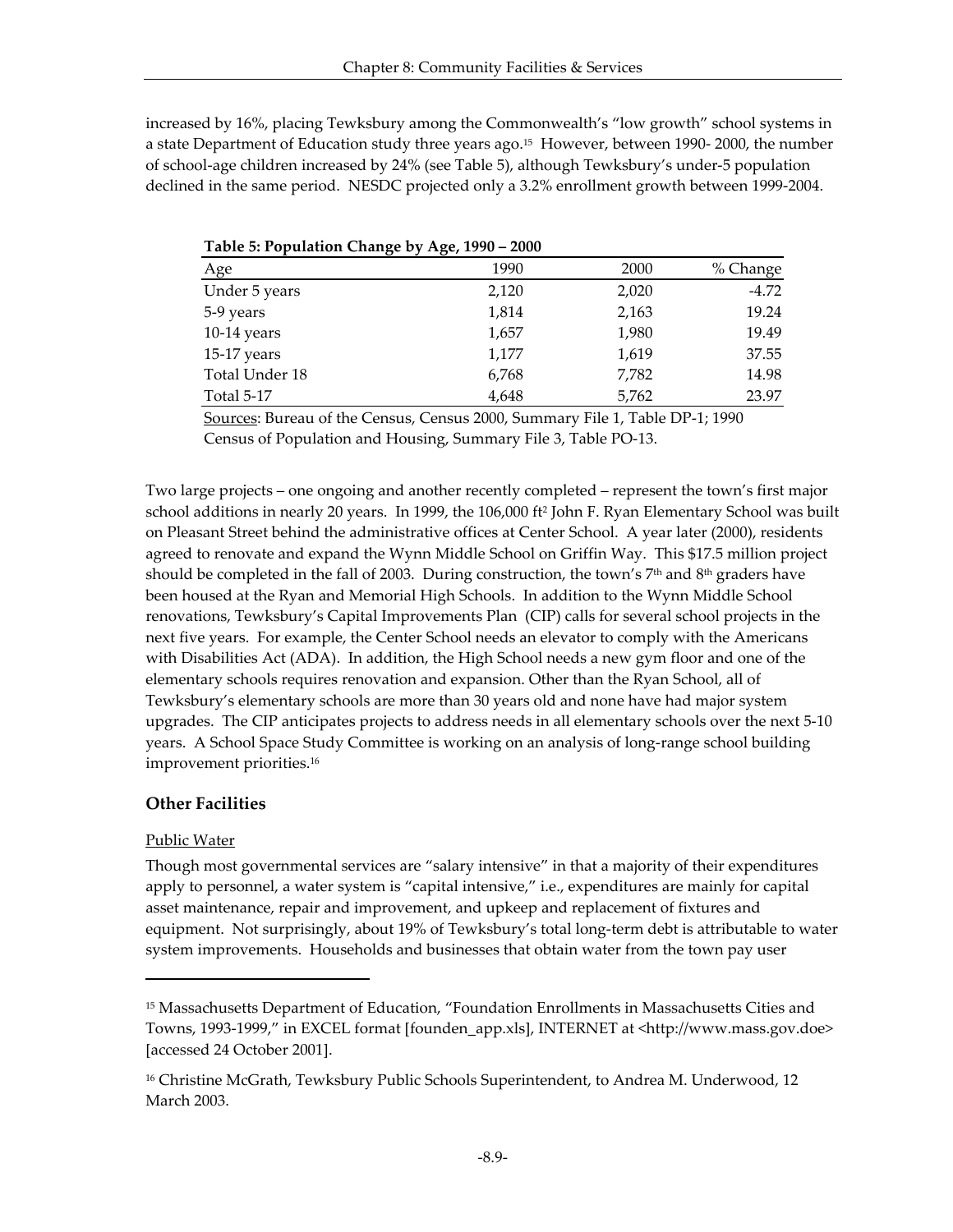charges in accordance with a rate schedule set by the Board of Selectmen. Ratepayers generate more than \$3 million in revenue each year.<sup>17</sup>

Since 1998, the Merrimack River has supplied all of the water for Tewksbury's municipal water system, which serves nearly the entire town. Only a few homes and Tewksbury State Hospital rely on private wells. The DPW Water Division manages an extensive distribution network that includes a water treatment plant, a one-million gallon underground storage facility on Catamount Road and a recently refurbished, one-million gallon water storage tower on Astle Street. In the past, Tewksbury has purchased supplemental water from Andover and Lowell, but this was not necessary in 2002. The town also owns several wellfields, all of which have been abandoned as public water supplies. According to the DPW Director, bringing these wells back on line would be very expensive and the water would require extensive treatment.<sup>18</sup> In 2002, the town sold the 68-acre Court Street wellfields for \$2.8 million.<sup>19</sup>

Public water supplies are regulated by the Massachusetts Department of Environmental Protection (DEP), which operates under a layering of federal and state environmental laws that emanate from the U.S. Clean Water Act of 1972. As a supplier of public drinking water, the town is required to monitor the quality of water it distributes to households and other customers, to track and report annual consumption statistics for the community as a whole and for each major class of land use, and above all, to live within the guidelines of state-issued permits for total water withdrawal under the Massachusetts Water Management Act (WMA). In Tewksbury, total water consumption increased 20% between 1997-2001, from 907 million gallons (mg) to 1,051 mg.<sup>20</sup> Residential demand for water increased by 11% during these years and residential water users accounted for 61-63% of the total demand on the system. The remaining demand comes from industrial and agricultural users (22%) and a significant portion is unaccounted for (17%). According to the town manager, leaks and unmetered municipal and school buildings are the cause of most of the unaccounted water use. To remedy some of these problems, the DPW tries to find and repair leaks and replaces faulty meters.

In 1996, Camp Dresser and McKee prepared a report for Tewksbury and outlined a plan for the town's water treatment system.<sup>21</sup> This report analyzed the town's critical water supply and treatment needs and outlined three significant priorities: increase the capacity of the town's water treatment plant from 3.5 to 7.0 million gallons per day (mgd); provide permanent residuals "sludge" dewatering facilities; and develop ozonation improvements to meet future drinking water standards. Since the report was issued, the town completed a project (2002) to increase the capacity of the water treatment plant to 7.0 mgd and it will begin a project this summer to expand the town's sludge facility. The third phase of the plan is scheduled to begin in FY06.<sup>22</sup> The DPW Director has

l

<sup>17</sup> Town of Tewksbury, "FY 02 Schedule A," Parts I, X.

<sup>&</sup>lt;sup>18</sup> William Burris, Tewksbury Public Works Director, to Andrea M. Underwood, 12 February 2003.

<sup>19</sup> Town of Tewksbury, "FY02 Schedule A."

<sup>&</sup>lt;sup>20</sup> Town of Tewksbury to DEP, Annual Public Water Supply Statistical Reports, (1997, 2001).

<sup>&</sup>lt;sup>21</sup> Camp, Dresser and McKee, Inc., Town of Tewksbury, MA Water Treatment Plant Facilities Proposed Development Plan*,* (May 1996).

<sup>22</sup> Cressman, Capital Improvements Plan FY03-07.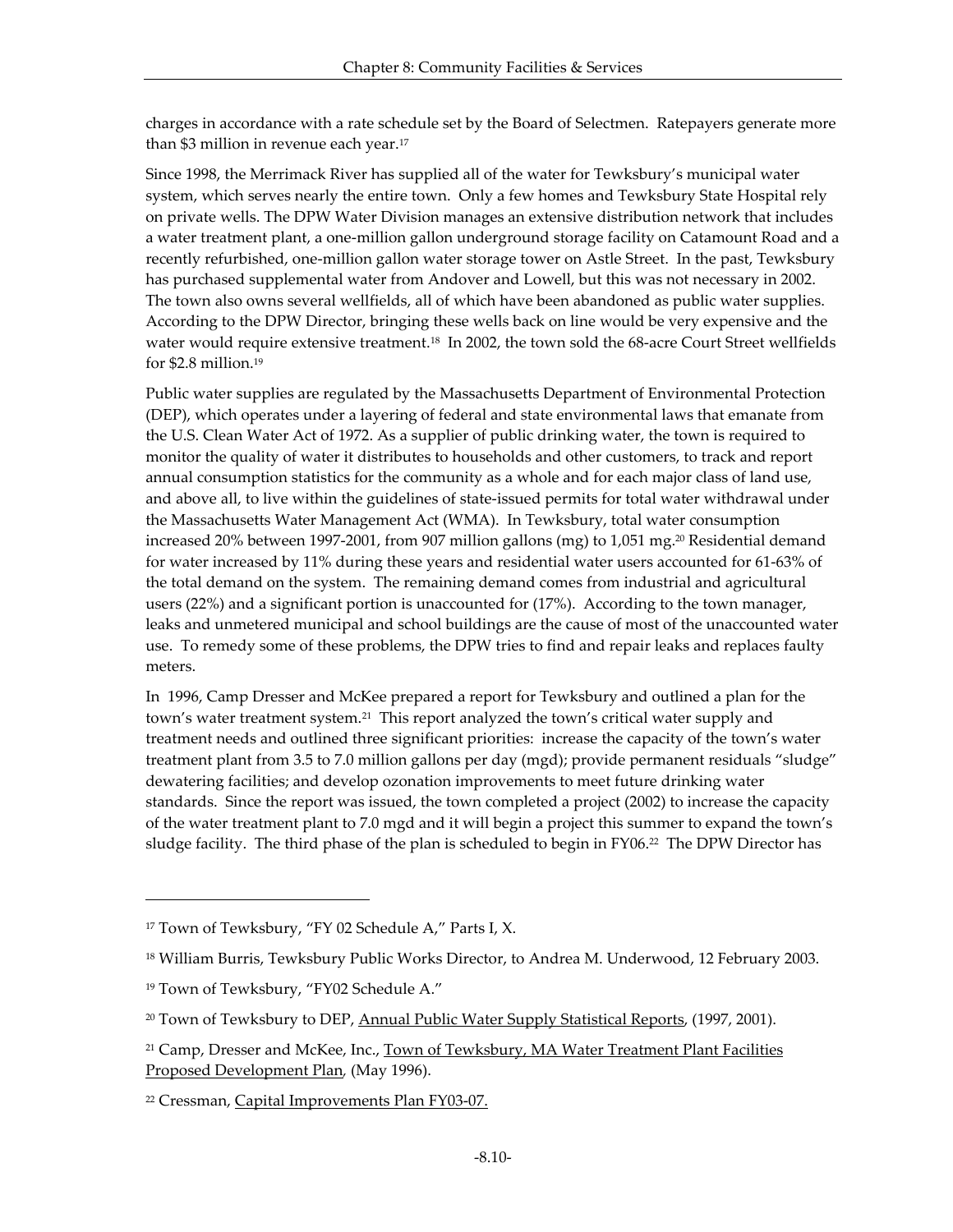also described several water distribution needs.<sup>23</sup> For example, South Tewksbury needs another 2 mg in water storage capacity. In addition, the town has many 50-year old transite (cement) pipes and some two-inch water mains that need to be replaced, along with interconnections to increase water pressure. In July 2003, the Board of Selectmen appointed a committee to study water storage and alternative solutions to the town's water distribution needs.

#### Public Sewer System

During the 1980s and 1990s, Tewksbury planned and built five phases of a town-wide sewer system that was to be constructed in 17 phases.<sup>24</sup> The sewer system discharges to the Duck Island Waste Water Treatment Plant on the Merrimack River in Lowell. After completion of the first five phases, the project was suspended and presently 40% of the town is sewered. However, town meeting approved funds three years ago to establish a Sewer Committee that would develop a plan to complete the final six phases. The Committee and its consultant presented their report to the town in October 2002. Phase six will be sent out to bid in April 2003. The remainder of the project is expected to cost \$80.6 million and should be completed in 2011. It will be funded separately from the general fund through an enterprise fund – a type of revenue fund for municipally owned public utilities, hospitals, airports and other revenue-generating capital assets that provide a selfsupporting service. This is the first time an enterprise fund has been used in Tewksbury. The connection fee from the main pipe to individual houses or buildings is increasing from \$800 to \$3,000, payable over five years at \$600 per year, at no interest to town residents, and sewer rates are expected to double.<sup>25</sup>

## **Cost of Community Services**

Tewksbury is a pleasant, attractive suburb of middle-class residents who value what their community offers: good schools and recreation facilities, safe, friendly neighborhoods, and conveniently located businesses that provide most of the goods and services people need on a daily basis. The town's continued growth has largely reinforced what living in Tewksbury means to the majority of its population: an affordable, family-oriented community.

For towns like Tewksbury, providing a stable base of high-quality community services is more difficult than many realize. Its declining population growth rate since 1970 has not alleviated pressure to provide services on one hand or maintain its affordability on the other. Instead, the pressures have changed. Between 1990-2000, Tewksbury absorbed new housing units and households at a rate that significantly exceeded the statewide average. Its household size may be smaller today, consistent with national trends, but the percentage of family households with schoolage children in Tewksbury remains above average for the Commonwealth as a whole. During the past decade, the number of family households in Tewksbury increased by 8.5%. Moreover, the town absorbed a 24% increase in its school-age population – growth that occurred not only because of new homes built during the 1990s, but also homes built during the last half of the 1980s, the recycling of older homes and, to a lesser extent, turnover within the town's rental units. Regardless of whether

<sup>23</sup> Burris, to Andrea M. Underwood, 12 February 2003.

<sup>24</sup>Tewksbury Open Space and Recreation Committee, Open Space and Recreation Plan, 1998-2003*,*  (1998), 43-44.

<sup>25</sup> Burris, to Andrea M. Underwood, 12 February 2003.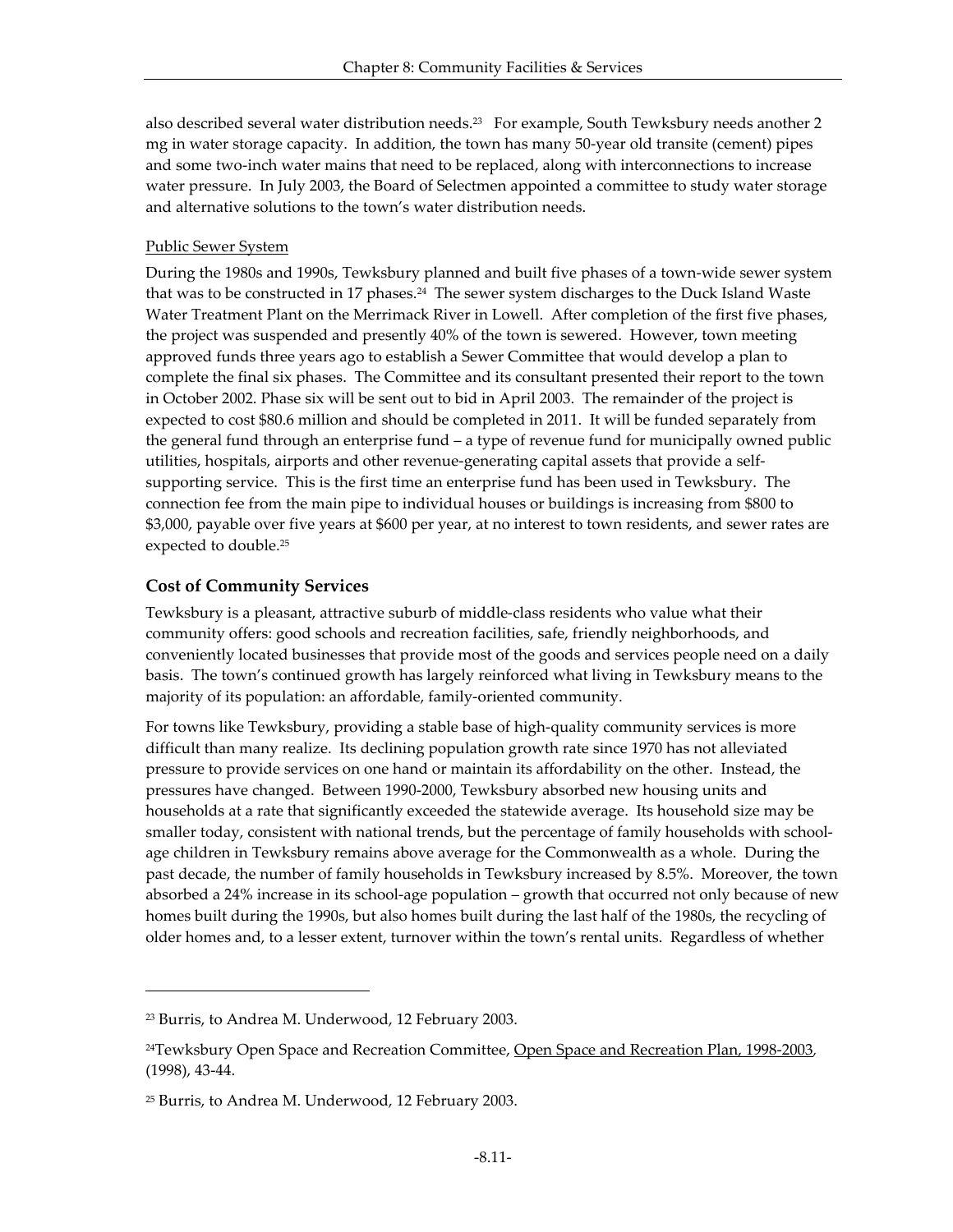Tewksbury's school enrollments qualify as "low-growth" compared to many rapidly growing towns along I-495, demand for school services has played a major role in shaping the town's fiscal profile.<sup>26</sup>

Unlike the state's highest-growth communities, many of which are also its most affluent, Tewksbury does not have a sizeable base of high-value homes. Even though new homes are assessed at higher values than its mature housing stock, Tewksbury's appeal to middle-income homebuyers owes in part to the affordability of its housing market – a condition that helps to explain the town's modest property values. These modest values directly influence the amount of tax revenue Tewksbury receives to pay for town and school services. Table 6 illustrates the estimated present-day gap between residential service costs and revenue in Tewksbury. It confirms what local officials and most residents know from living in town: a surplus in revenue from business, industrial and open space taxpayers helps to pay for community services that benefit everyone and reduces the cost of local government for homeowners. In Tewksbury today, the aggregate cost of residential services – municipal and school – is about \$1.27 for every \$1.00 generated by residential taxpayers.

Not all of Tewksbury's community service cost increases are attributable to new residential development. The town has also absorbed new non-residential development: commerce and industry that generate needed revenue but also create service costs. During the 1990s, Tewksbury gained about 57% of its "new growth" tax revenue from homes and 43% from commercial and industrial expansion.27 However, as in most communities across the state, commercial and industrial property assessments in Tewksbury declined throughout the decade because even though housing starts improved after the recession, non-residential property values recovered slowly. In many

towns, commercial and industrial values did not reach pre-recession levels until 1999. As a result, while Tewksbury gained new business investment and incurred the associated cost of local services – mainly police and public works – the taxable value of business property did not grow at the same pace as total government spending. This, coupled with the amount of new-home development and its associated service costs, partially explains the widening gap between Tewksbury's residential and non-residential tax rate.



<sup>26</sup> Bureau of the Census, Census 2000, Summary File 3, Tables DP-1, P15, P16; 1990 Census, Tables P011, P021, P023.

<sup>27</sup> DOR, Municipal Data Bank, "New Growth Revenue," in EXCEL format [grow92-00.xls, grow01.xls, grow02.xls].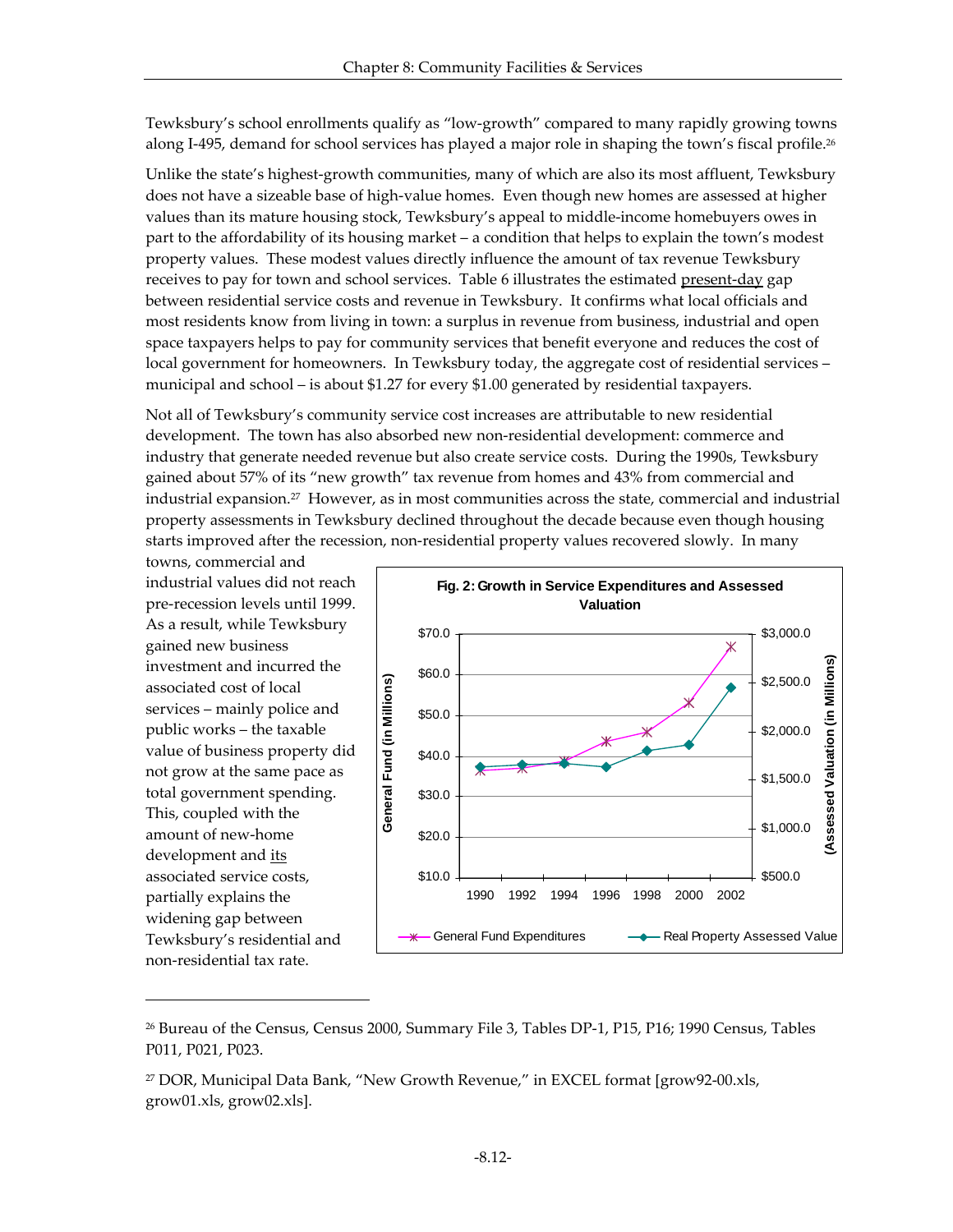Between 1990-2000, the residential tax rate in Tewksbury rose by 48% while the tax rate for commercial, industrial and personal property taxpayers increased by 55%.

Tewksbury may need to consider ways to reduce its overall development potential. However, compared to areas already developed for homes, shops, offices and industrial employers, the town's remaining developable land is not very substantial. As Tewksbury's established housing stock recycles and brings new residents into town, there will be periodic surges in service demands. Costs will continue to rise, and if recent trends provide a basis for anticipating future possibilities, the cost of town and school services in Tewksbury will rise at a faster rate than the assessed value of its taxable real estate (see Fig. 2). Costs generated by inefficient land use – excess miles of roads to maintain, water consumption that demands both an adequate supply and more storage and distribution facilities, sewer extensions, storm water drainage facilities, and more public safety personnel – may be reduced or avoided by policies that encourage reinvestment over new growth.

| "Fall Back" Ratios by Land Use |            | 81.30%     | 16.30%                  | 2.40%      |
|--------------------------------|------------|------------|-------------------------|------------|
| <b>Expenditure Category</b>    | FY 2002    |            | Residential Commercial- | Open Space |
|                                |            |            | Industrial              |            |
| <b>General Government</b>      | 2,608,141  | 2,120,419  | 425,127                 | 62,595     |
| <b>Public Safety</b>           | 9,577,832  | 7,786,777  | 1,561,187               | 229,868    |
| Public Works                   | 7,181,980  | 5,838,950  | 1,170,663               | 172,368    |
| Health & Human Services        | 613,431    | 613,431    | 0                       | $\Omega$   |
| Culture & Recreation           | 1,253,168  | 1,253,168  | $\theta$                | $\Omega$   |
| Schools                        | 30,940,807 | 30,940,807 | 0                       | $\Omega$   |
| Debt Service                   | 5,750,149  | 4,674,871  | 937,274                 | 138,004    |
| Insurance & Benefits           | 8,923,666  | 7,254,940  | 1,454,558               | 214,168    |
|                                |            |            |                         |            |

#### **Table 6: Cost of Community Services<sup>28</sup>**

l

<sup>28</sup> Notes to Table 6. (1) The "Cost of Community Services" (COCS) analysis shown in Table 6 is based on a land use-fiscal policy model developed by the American Farmlands Trust in the late 1980s. Like all other widely used fiscal impact tools, COCS assumes a direct relationship between the proportional value of real property and the community service costs it generates. In COCS parlance, the proportional values of residential, commercial-industrial and open space properties are called "fall-back ratios." It is important to note that in a COCS study, "open space" means Chapter 61 and 61A land and larger land holdings, both vacant and underdeveloped. It does not include publicly owned open space or land owned by non-profit organizations. As a result, some land that the local assessor would classify as residential, commercial or industrial for tax purposes must be reclassified as "open space" in the COCS model. This is why the proportional values (fall-back ratios) differ from the relative share of assessments on Tewksbury's tax rolls: in FY 02, residential property constituted 79.6% of the town's real property assessed valuation and commercial-industrial property, 20.4%. (2) The model captures and distributes all sources of revenue to the town, not only property taxes. The estimated allocation of revenue in Table 6 is based on an analysis of the town's FY02 "Schedule A" report to the Department of Revenue and the authors' experience in other communities. (3) Costs have generally been assigned to land uses by fall-back ratio except for human service and culture-recreation costs, which are generated almost entirely by residential land uses, and schools, which are exclusively generated by residential land uses.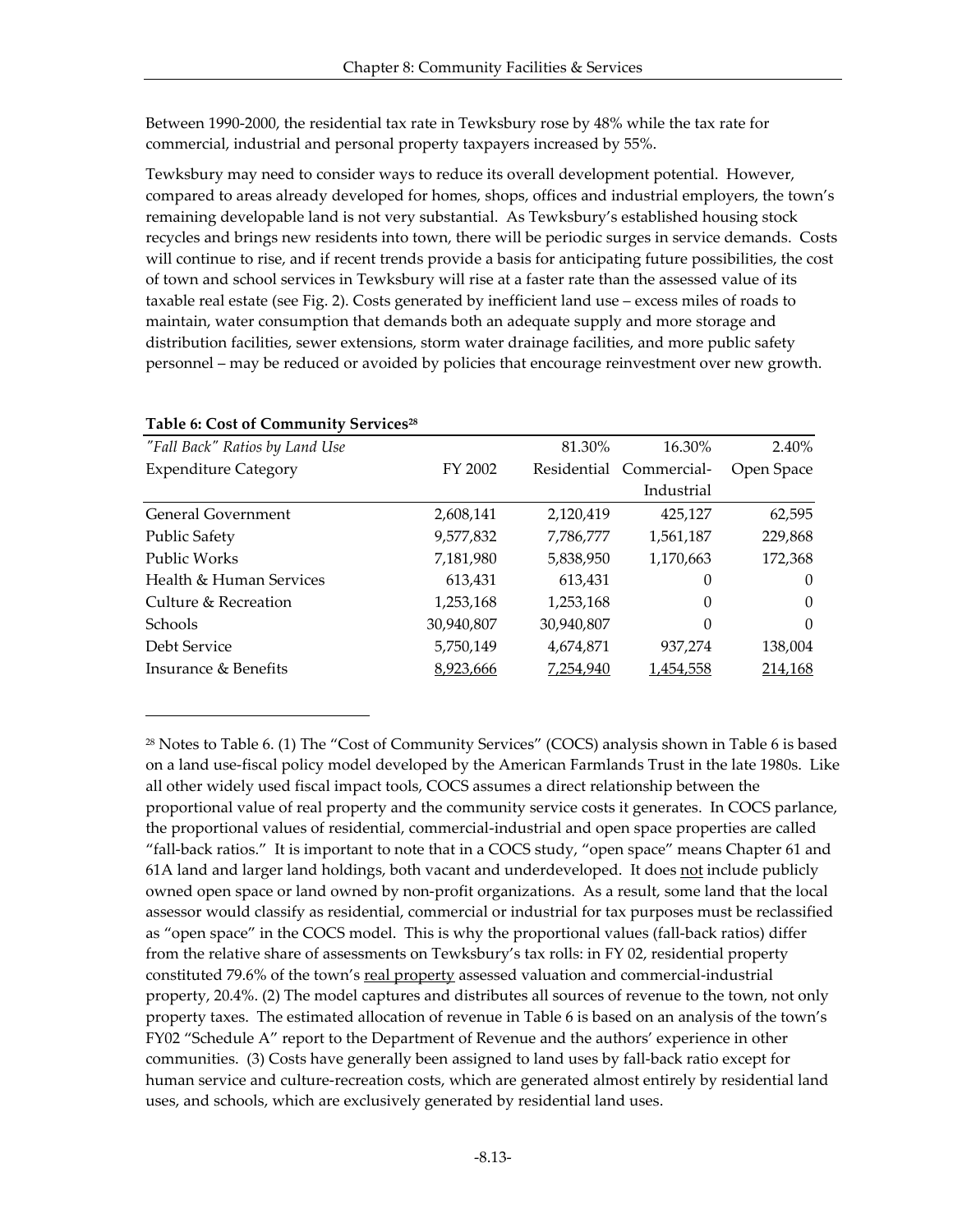| General Fund Total                 | 66,849,174 | 60,483,363 | 5,548,808  | 817,002   |
|------------------------------------|------------|------------|------------|-----------|
| % Expenditures/Land Use            |            | 90.48%     | 8.30%      | 1.22%     |
| Revenues (Local/Non-Local Totals)  | 66,127,295 | 47,650,163 | 16,982,785 | 1.494.347 |
| Cost-Revenue Ratio                 |            | 1.27       | 0.33       | 0.55      |
| FY02 Tax Levy (Approx. Allocation) |            | 24,739,573 | 12,389,395 | 818,020   |
| Ratio on Levy Alone                |            | 2.44       | 0.45       | 1.00      |

Data Sources: Tewksbury Town Accountant, Tewksbury Assessor's Office. Calculations by author.

Seemingly, the challenge for Tewksbury has less to do with the amount of future growth than with the kind of growth that occurs and the town's competitiveness for attracting residential, commercial and industrial <u>reinvestment</u>. For example, many of Tewksbury's existing commercial properties are developed at low rates of land utilization, as evidenced by floor area ratios of .20 or less along portions of Route 38. Although the corridor seems "built up," its visual and operational problems mask what is actually an inefficient land use pattern and, in turn, a collection of sites assessed at low values per square foot compared to other communities with substantial commercial zones. The issue is not artificially low assessments by the town's assessing department. Rather, it is underutilized land that reduces both the income and investment worth of commercial property. Development that helps to control the rate of cost growth, makes best use of existing infrastructure and maximizes the value of non-residential property appear crucial to providing community facilities and services at a price that remains affordable to Tewksbury's population, young and old.

#### **Master Plan Goals**

The Master Plan Committee's Community Vision Forums (October-November 2002) identified the town's strengths and problems, several of which directly influence this element of the Master Plan. Participants identified recreation facilities, quality schools and municipal services (the police and fire departments in particular) among their town's key strengths. Notably, however, they expressed concern about the adequacy of school space: in particular, classrooms. They also expressed concerns about an erosion of public trust in town government, yet many of the practices they objected to seem to have occurred because town officials have tried hard, with very few resources, to preserve Tewksbury's affordability as the town grows and changes.

The visioning process culminated in 15 goals. Three of them relate directly to the town's present and future needs for community facilities and services:

- Establish and follow capital improvement and asset management plans to assure the adequacy of municipal and school facilities.
- Provide quality municipal and school services at a price affordable to average homeowners.
- Establish and follow sustainable economic development policies to provide local employment and tax revenue, encourage a diverse economic base and direct business and industrial growth to appropriate locations.

It is possible to realize these goals by capitalizing on Tewksbury's assets, encouraging lower cost, higher value development, providing a climate that encourages elected and appointed leaders to work together, and strengthening the town's civic culture. The Land Use Element addresses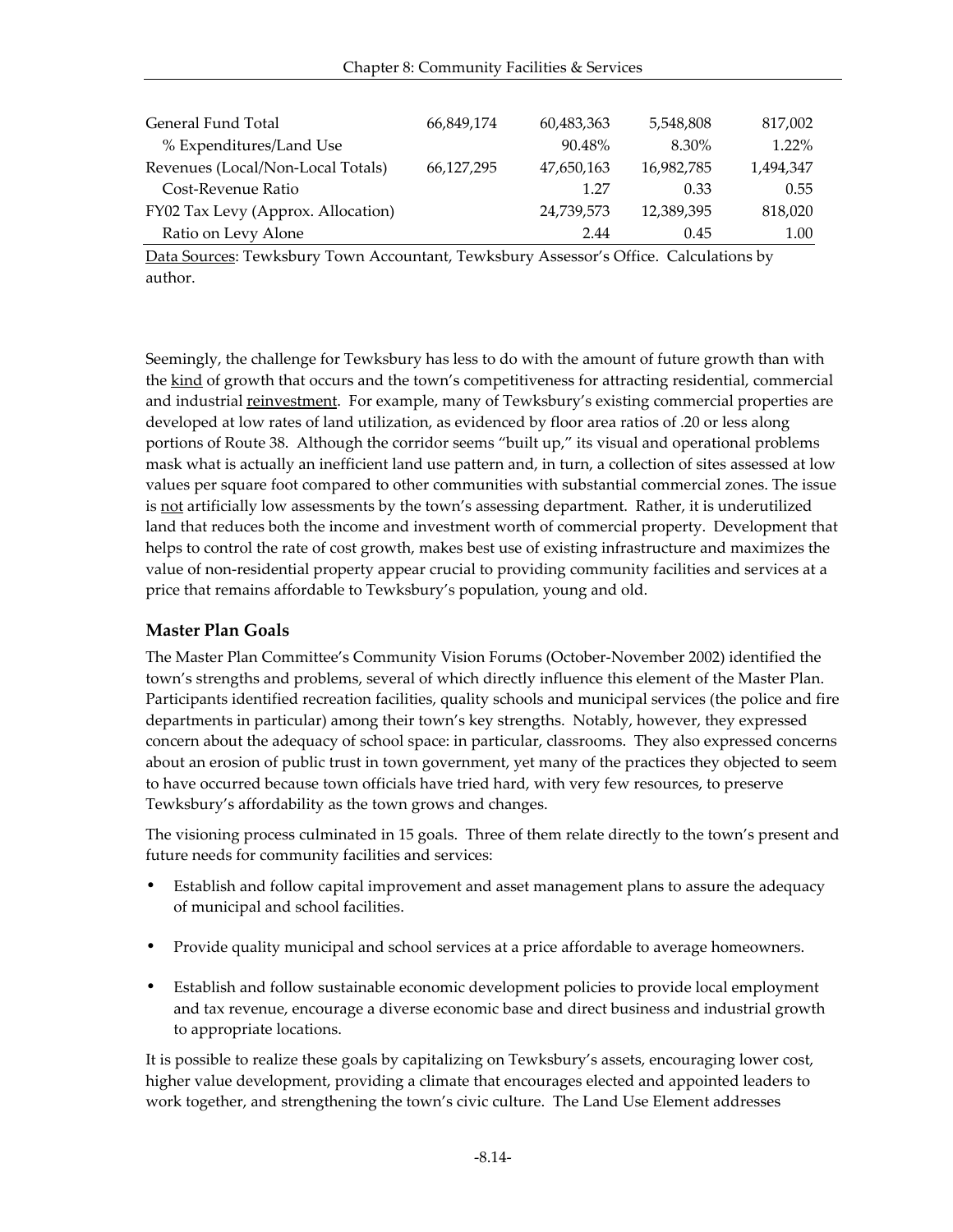alternatives to increase the value of Tewksbury's land and reduce or stabilize growth in the cost of serving new development. Tewksbury's most significant public facility and service needs involve local government's capacity to provide services, and to manage, maintain and finance improvements to land and buildings controlled by town and school departments.

## **Analysis of Needs and Planning Considerations**

Tewksbury delivers a wide range of services to its residents and businesses. The services range from public safety provided by the police and fire departments to human services such as a senior center, town water and sewer service, waste collection and disposal, cemeteries, and cultural and recreational programs. In addition, the town operates its own K-12 school system. All of these services require various buildings, parks, playfields and other facilities from which to operate. Tewksbury has recently invested in several capital improvement



Tewksbury's new Police Station on Main Street. (Photo by Mary Coolidge, October 2002.)

projects in order to provide adequate facilities for local government and school operations. For example, the town has built a new library, police station and elementary school, and renovations at the middle school have been underway for more than a year. Plans are currently underway to expand the existing senior center or build a new one. As a result of these projects, Tewksbury has incurred a considerable amount of long-term debt since 1990. The town's debt service payments rose by nearly 60% during the 1990s and by another 30% between FY 2000-FY2002.

What is remarkable about Tewksbury is not how generously funded its town and school departments are, but rather, how much they accomplish each year even though the town spends less per capita than many comparably sized communities in Massachusetts. Still, Tewksbury has many unmet or minimally addressed needs. Three important ones were identified during the Master Plan process, all involving Tewksbury's capacity to provide quality, affordable services as the town continues to grow and change.

## **1. Tewksbury's local government would benefit from a comprehensive approach to capital planning and asset management.**

Tewksbury's Five-Year Capital Improvements Plan (CIP) is an annual report from the Town Manager to the Board of Selectmen. It lists and forecasts a schedule for building construction, repair and various public works projects, along with sources of funds. The town does not have a facilities maintenance division, so each department is responsible for maintaining its own buildings while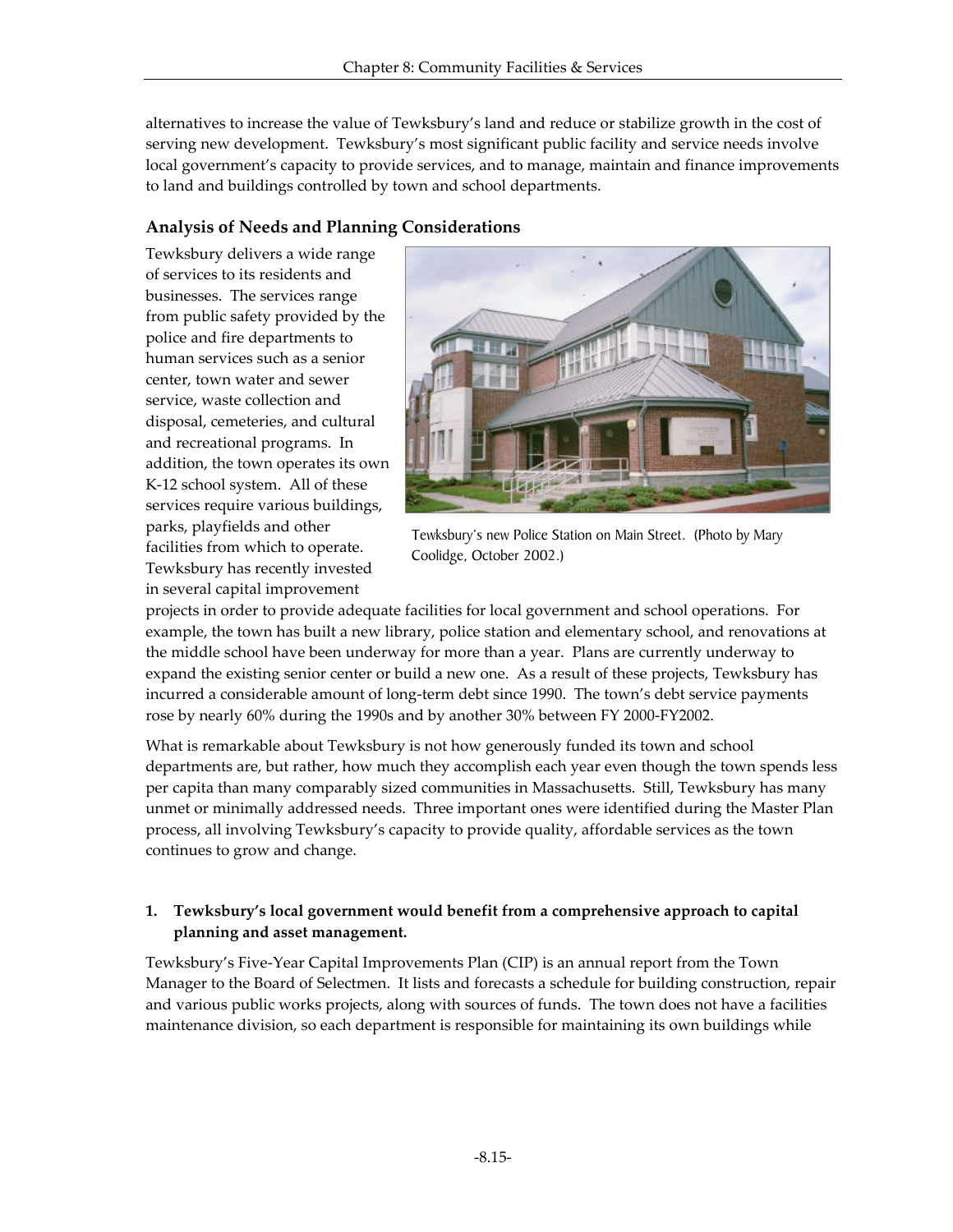municipal and conservation land appear to have no active property management.<sup>29</sup> In addition, Tewksbury does not yet have a comprehensive school building and renovation plan. Six of the town's eight schools have not been updated in more than 30 years. The School Space Committee, comprised of School Committee members and school administrators, is trying to prepare a space needs report but this effort is not completed. Like most towns in Massachusetts, Tewksbury seems to plan for school and municipal needs separately. The town provides little in the way of planning resources to elected or appointed officials and departments that have to manage the town's capital assets, and there is not a long-range capital planning process in place that enlists broad participation by all agencies affected by the CIP.

The procedures for developing Tewksbury's capital improvements plan should be strengthened and made more inclusive, considering models in towns like Tewksbury that have a large physical plant, multiple demands for services and limited financial resources. A comprehensive capital planning process can help towns maintain high quality services and broaden local understanding of the relationship between capital needs and operating needs. By increasing access to the decisionmaking process, a comprehensive CIP can also build public support for programs, policies and directions chosen by a community's leadership. Tewksbury has pressing needs for modernization and upgrades to its school facilities, town hall renovations and expansion, and land management. Given the uncertainty of future School Building Assistance Bureau (SBAB) support for school projects, the burden of school construction finance may fall entirely on cities and towns – a situation that will be all but impossible for communities like Tewksbury, with many moderate-income households, little new growth revenue.

## **2. The process for identifying and disposing of surplus municipal property needs to be made open and more inclusive.**

There appear to be no clear policies for disposing of obsolete buildings and surplus town land in Tewksbury.30 The town manager tries to engage town boards and departments in reviewing properties that may be candidates for disposition, but there has not been a forum to discuss potential sites, the implications of retaining or selling them, or choosing from one or more reuse possibilities. Many residents have expressed strong feelings about the disposition of the Foster Street School and the Court Street well field, which suggests that a different kind of disposition process should be instituted. It may not always be obvious to those inside town government, but in communities like Tewksbury that have so little open space and only the most basic public facilities, improved and unimproved assets – buildings and land – mean a great deal to residents, especially those who live near property owned and controlled by the town. A participatory process to dispose of decommissioned buildings and surplus land, including opportunities for public comment and discussion, could generate entrepreneurial ideas and increase public trust in town government. Local officials should never move forward with plans to dispose of town property without first consulting with neighborhood residents (see also, Open Space & Recreation Element).

<sup>29</sup> Steven Sadwick, Director of Community Development, to Andrea M. Underwood, 13 February 2003.

<sup>30</sup> Ibid.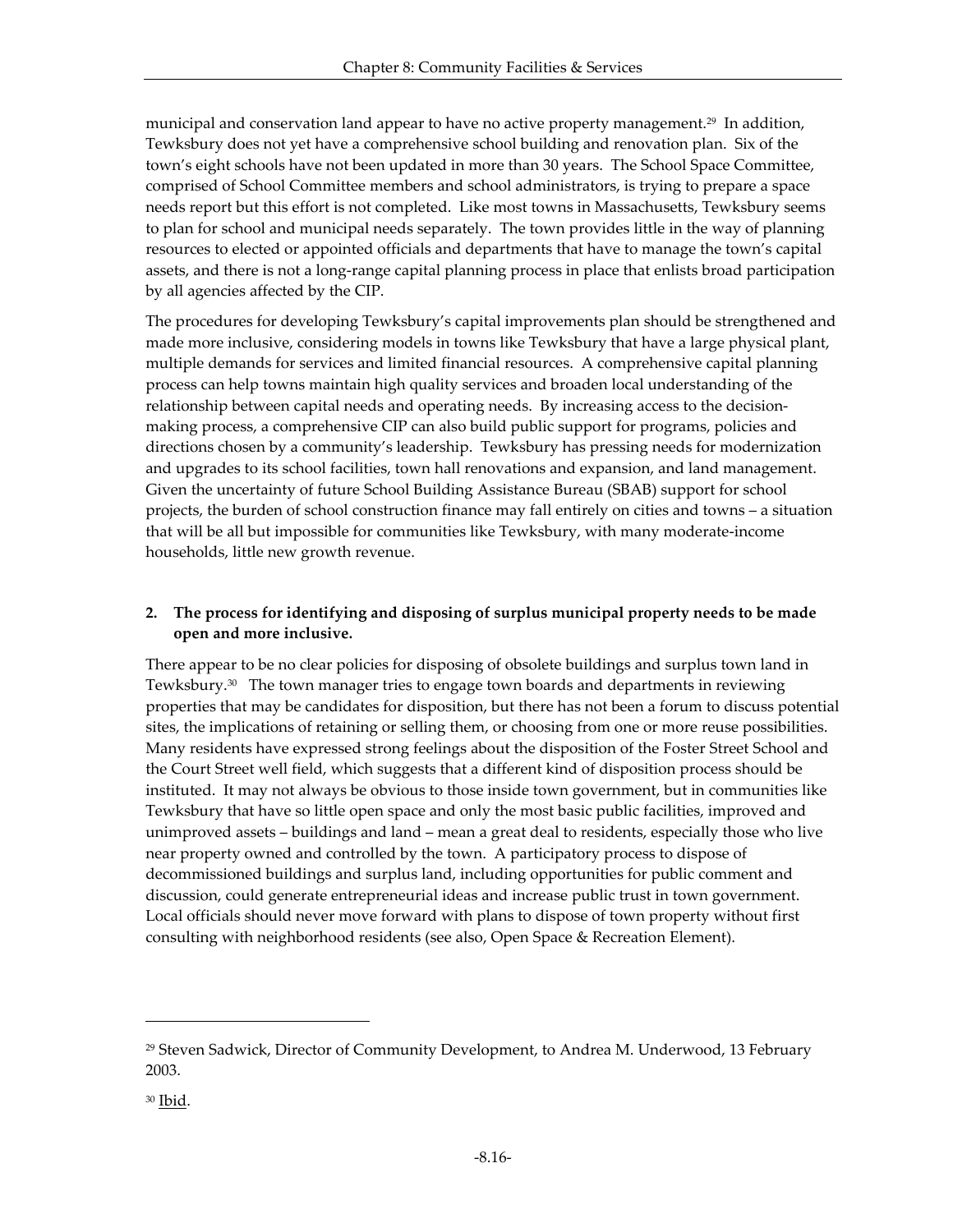#### **3. Tewksbury needs more capacity to focus on water resource management.**

Water management, be it drinking water, wastewater, stormwater, flood plains or wetlands, appears repeatedly throughout the Master Plan. Two 75-year rain storm events in 1999 and 2000 and a 25 inch snow storm in 2001 all caused considerable flooding, destroyed culverts and bridges and presented a variety of challenges to the Public Works, Fire, Police and Civil Preparedness Departments.31 These events, together with continued development and a new federal stormwater mandate, underscore local government's responsibility to protect public health and safety and the town's natural resources.

The Land Use and Natural and Cultural Resources elements reinforce that Tewksbury has had significant problems with flooding, septic system failures, nutrient loading and wetlands protection. There are a number of plans, projects and regulations that impact the town's hydrology and its water resources. A new federal stormwater management mandate combined with existing local and state wetlands bylaws, the Rivers Protection Act, and the town's Groundwater Protection Overlay District, subdivision regulations, zoning bylaws and sewer expansion project all place demands on local government to protect public safety and water resources and guide land development.<sup>32</sup>

## **COMMUNITY FACILITIES & SERVICES ELEMENT**

-

The Community Facilities and Services Element focuses mainly on the capacity and preparedness of local government to finance and deliver services. Tewksbury has not grown very rapidly in recent years and there is no indication that its growth rate will increase in the foreseeable future. Its capital facility needs have less to do with serving more people than with addressing deferred maintenance and renovating or replacing outgrown or obsolete buildings. Similarly, the town's operating challenges have little to do with population growth. Rather, the challenges involve paying for ordinary local services in a state with fluctuating aid policies, a cap on property taxes and no authority for cities and towns to collect impact fees or otherwise require development to offset the costs it generates.

Tewksbury's recent accomplishments – a new fire substation in South Tewksbury, a new police station, library and elementary school, and middle school renovations – are commendable. The town has many more capital improvement needs to address, however, including attention to its historic town hall, building a new senior center and most likely, major renovations to other school buildings. In addition, the town needs to examine the adequacy and condition of its existing recreation areas and increase the amount of public open space while still maintaining a basic commitment to routine capital expenditures, e.g., road maintenance and reconstruction. All of these

<sup>31</sup> David G. Cressman, Tewksbury Town Manager, Annual Report Town (2001)*,* 72.

<sup>32</sup> Under the Environmental Protection Agency's (EPA) Storm Water Phase II Rule, coverage of the National Pollutant Discharge Elimination System (NPDES) storm water program was expanded to include small MS4s, e.g., Tewksbury. In July 2003, Tewksbury filed the required Storm Water Management Plan, which includes a comprehensive storm water management program to improve the town's waterbodies by reducing the quantity of pollutants that can enter storm sewer systems during storm events.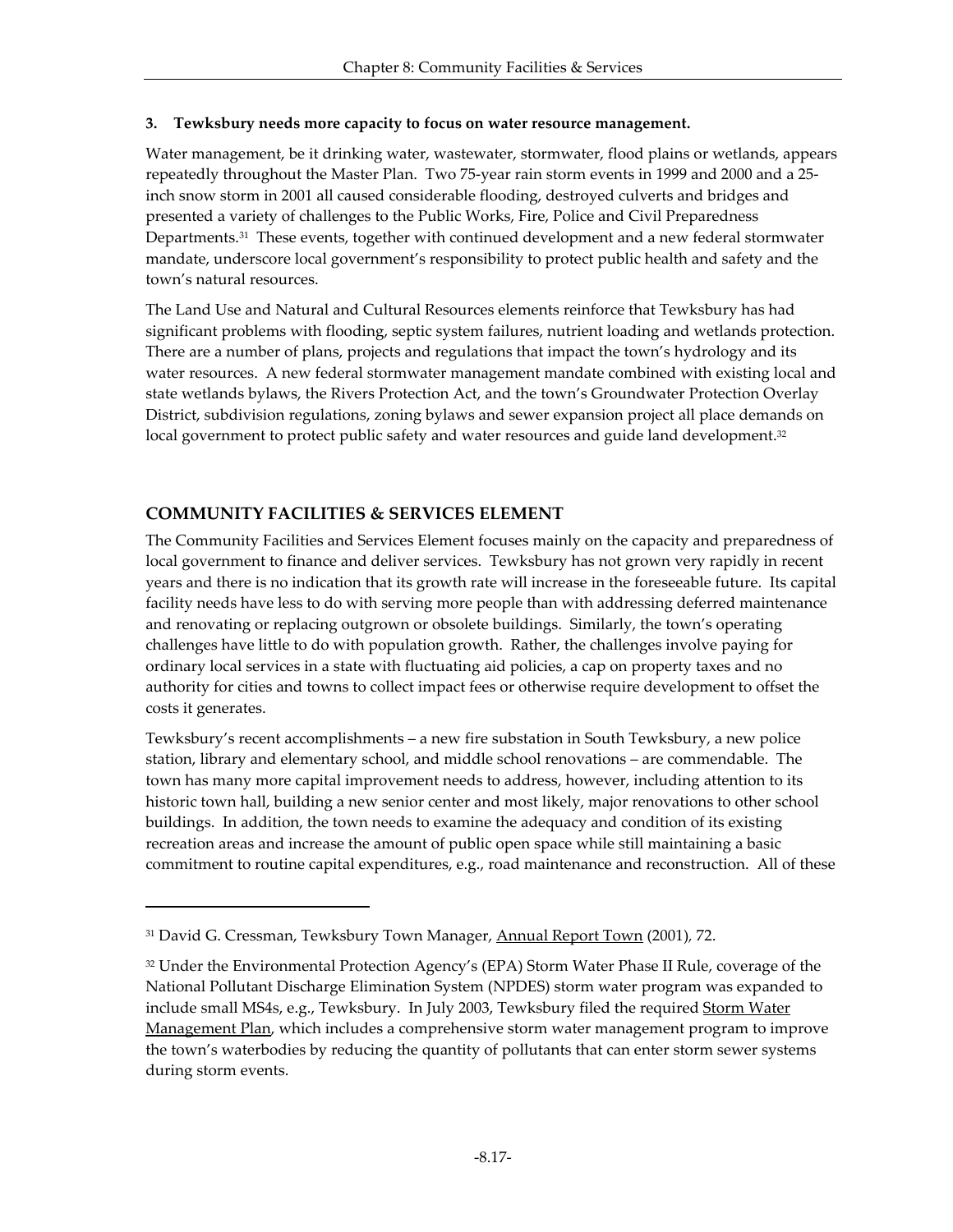improvements will need to be funded if the town expects to maintain the quality of life that residents expect.

## **Community Facilities and Services Policies**

**Capital planning: structure and process.** Tewksbury should revise its capital improvements plan process in order to increase access to decision-making and strengthen public understanding of the relationship between community facilities and the operations they house. The town would establish and institute a capital planning process with four features:

- Define acceptable levels of service and building/facility standards. The acceptable levels of service would form the basis for indicators of facility adequacy or improvement needs, and guide a system of ranking and prioritizing town and school facility projects.
- ü Set criteria to guide financing decisions. In addition to need indicators, capital project criteria might include competitiveness factors such as population served, number of employees affected by a project, likelihood of leveraging other funds, or a project's capacity to meet multiple objectives of the town. They should also include debt capacity thresholds such as a maximum for net debt per capita and debt service as a percent of general fund revenue, and standards to distinguish general fund from non-general fund projects.
- Identify non-local sources of revenue. For example, town hall renovations may be eligible for a historic preservation grant, a very-low-interest loan from the National Trust for Historic Preservation, or CDBG funds to help pay for architectural barrier removal. In some cases, the scheduling of projects that qualify for non-local revenue sources may need to be adjusted to reflect application deadlines.
- Integrate school and municipal space needs.

Toward this end, the town should adopt a capital improvements plan bylaw that authorizes a capital planning committee to review and rank each year's project requests, make recommendations to town meeting, and assist with long-range planning and financing policies. The committee's review and ranking process should be open and participatory, enlisting other local officials affected by the CIP to advise and reach agreement about the town's short- and long-range priorities. A process such as this will help to improve communication among town boards and increase consensus about Tewksbury's most important capital priorities.

**Town buildings study**. Tewksbury has not conducted a comprehensive review of its municipal buildings in many years. Like most communities, Tewksbury seems to handle extraordinary maintenance and repairs when deferring them is no longer an option. The town clearly needs to invest in town hall improvements, a project that will likely be expensive due to the building's historic significance, deteriorating condition and space inadequacies. Tewksbury should retain a qualified architect to conduct a comprehensive building inventory, space needs study and code analysis, including recommendations and a capital plan for preferred options.

**Asset management.** A standing public assets committee with advisory and oversight responsibility for planning, extraordinary maintenance and repair, and construction of public facilities may be very useful in Tewksbury because it would bring sustained attention to the town's building improvement needs. It makes sense to charge the same group with responsibility for advising the town on facilities that are obsolete for their original purpose and cannot reasonably be altered to serve other public purposes today. From time to time, Tewksbury has sold town-owned land or buildings that